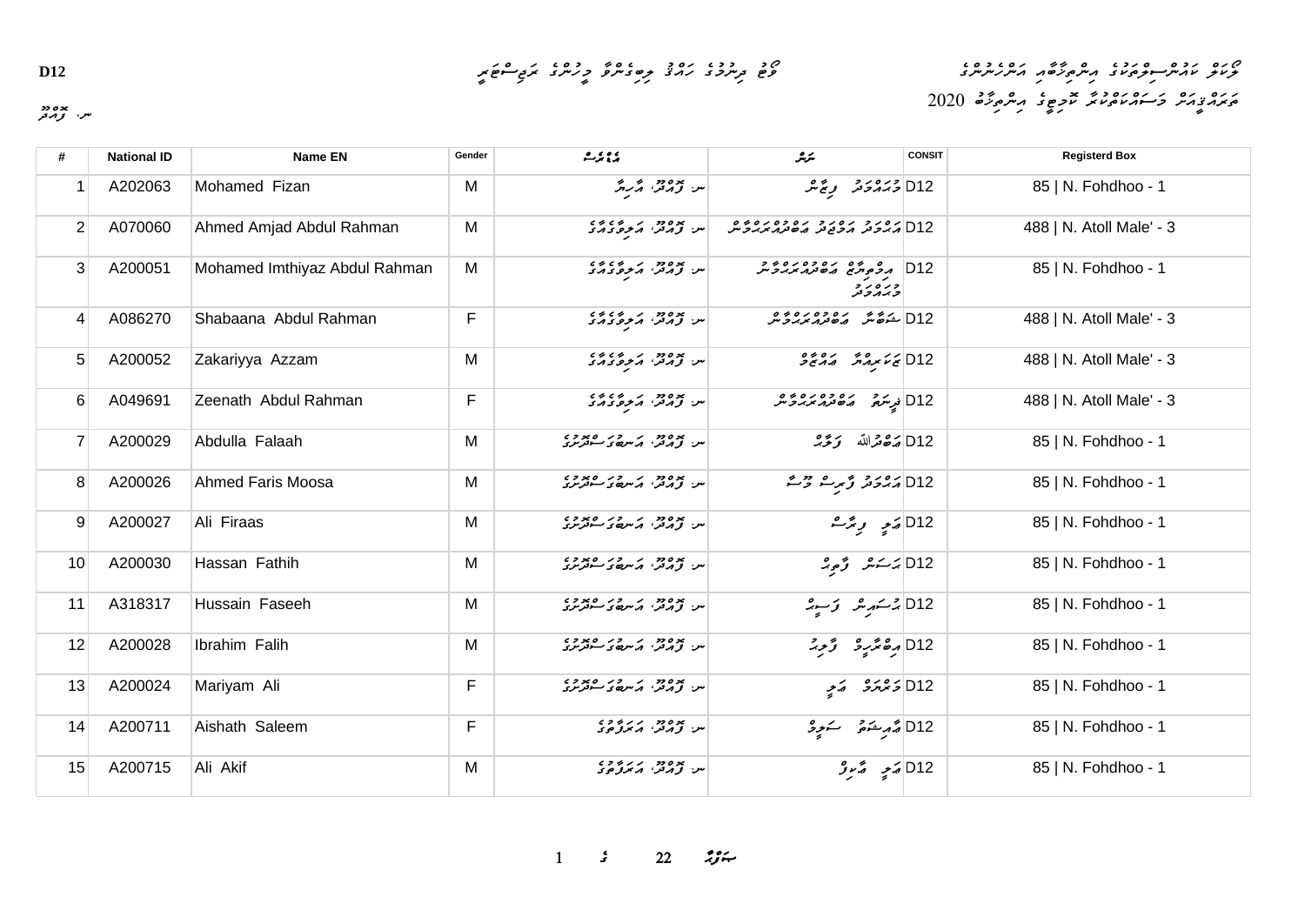*sCw7q7s5w7m< o<n9nOoAw7o< sCq;mAwBoEw7q<m; wBm;vB* م من المرة المرة المرة المرجع المرجع في المركبة 2020<br>مجم*د المريض المربوط المربع المرجع في المراجع المركبة* 

| 16 | A200712 | Athifa Farhaad    | $\mathsf F$ | س بوه ده در دود.<br>س ژم <i>دن معزوی</i>       | D12 م <i>ُّهوِدٌ وَمُرَكَّد</i> ُ              | 85   N. Fohdhoo - 1      |
|----|---------|-------------------|-------------|------------------------------------------------|------------------------------------------------|--------------------------|
| 17 | A200710 | Faruhaadh Moosa   | M           | س میں دو در دو دی<br>س ترمانش منحرق دی         | D12 كۈچر <i>گەنى تى</i> گ                      | 85   N. Fohdhoo - 1      |
| 18 | A130645 | Mohamed Athif     | M           | س بوه دو بر رود.<br>س ژم <sup>و</sup> ر معرومی | D12 <i>جەنگە جۇ ھەب</i> ۇ                      | 85   N. Fohdhoo - 1      |
| 19 | A200714 | Moosa Arif        | M           | س موه درود.<br>س ژمنز مترومی                   | D12 تميز                                       | 115   B. Kamadhoo - 1    |
| 20 | A151952 | Ahmed Mohamed     | M           | س پرەدە گەرگەرگەن كو                           | D12 كەبرو مەمەدىر                              | 488   N. Atoll Male' - 3 |
| 21 | A214555 | Aminath Yaseera   | F           | س تورور گروشورگر مربع ک                        | D12 مَّ جِسَمَّهُ مَ مَرْسِيمُّ                | 85   N. Fohdhoo - 1      |
| 22 | A200070 | Asiyath Yaseera   | F           | س پرودو، گرے گرکر مربع کی                      | D12 م <i>ەسىدىنى مەسى</i> م                    | 488   N. Atoll Male' - 3 |
| 23 | A200068 | Ismail Zabeeh     | M           | س ترمان مُشِيرَ شَرِي شَي وَ                   | D12 م <i>ې</i> شتۇمەتتى ت <sub>ەھ</sub> ر      | 488   N. Atoll Male' - 3 |
| 24 | A125938 | Abdulla Shahid    | M           | س ومحمد الأستر                                 | D12 مَەھْمَراللە مەمَّرى <i>رْ</i>             | 85   N. Fohdhoo - 1      |
| 25 | A200541 | Ahmed Ziyad       | M           | س ومحمد الأشعار                                | D12 كەش <sup>ى</sup> كەش سېرتىگە               | 488   N. Atoll Male' - 3 |
| 26 | A200546 | Aminath Nishwan   | F           | س پره دو. پي شورگر                             | D12 مُّ حِ سَمَّةٍ مُسِشْرَةٌ سُر              | 85   N. Fohdhoo - 1      |
| 27 | A200543 | Asraan Easa       | F           | س پره دو پر شورگر                              | D12 پر شهر مرت                                 | 85   N. Fohdhoo - 1      |
| 28 | A068991 | Easa Ali          | M           | س پره دو پر شورگر                              | D12 مړيځ     ټرمو                              | 85   N. Fohdhoo - 1      |
| 29 | A103178 | Haseena Zakariyya | F           | س پره دو پر شورگر                              | D12 برَ سوپٹر سمج <i>مَا م</i> رم <i>د</i> یٹر | 85   N. Fohdhoo - 1      |
| 30 | A200544 | Liusa Easa        | $\mathsf F$ | س محمده می شودگر                               | D12 مویژشہ پرتہ                                | 488   N. Atoll Male' - 3 |
| 31 | A138918 | Mohamed Imad      | M           | س پره دو.<br>س تر مرکز، کرشونگر                | D12 <i>وُبَهُ وَمَدْ و</i> ِدَّتَر             | 85   N. Fohdhoo - 1      |
| 32 | A200538 | Saadhuna Easa     | F           | س و ودو به شورگر                               | D12 گنمرنگر پرتگ                               | 85   N. Fohdhoo - 1      |

 $2$  *s*  $22$  *z***<sub>3</sub>**  $\leftarrow$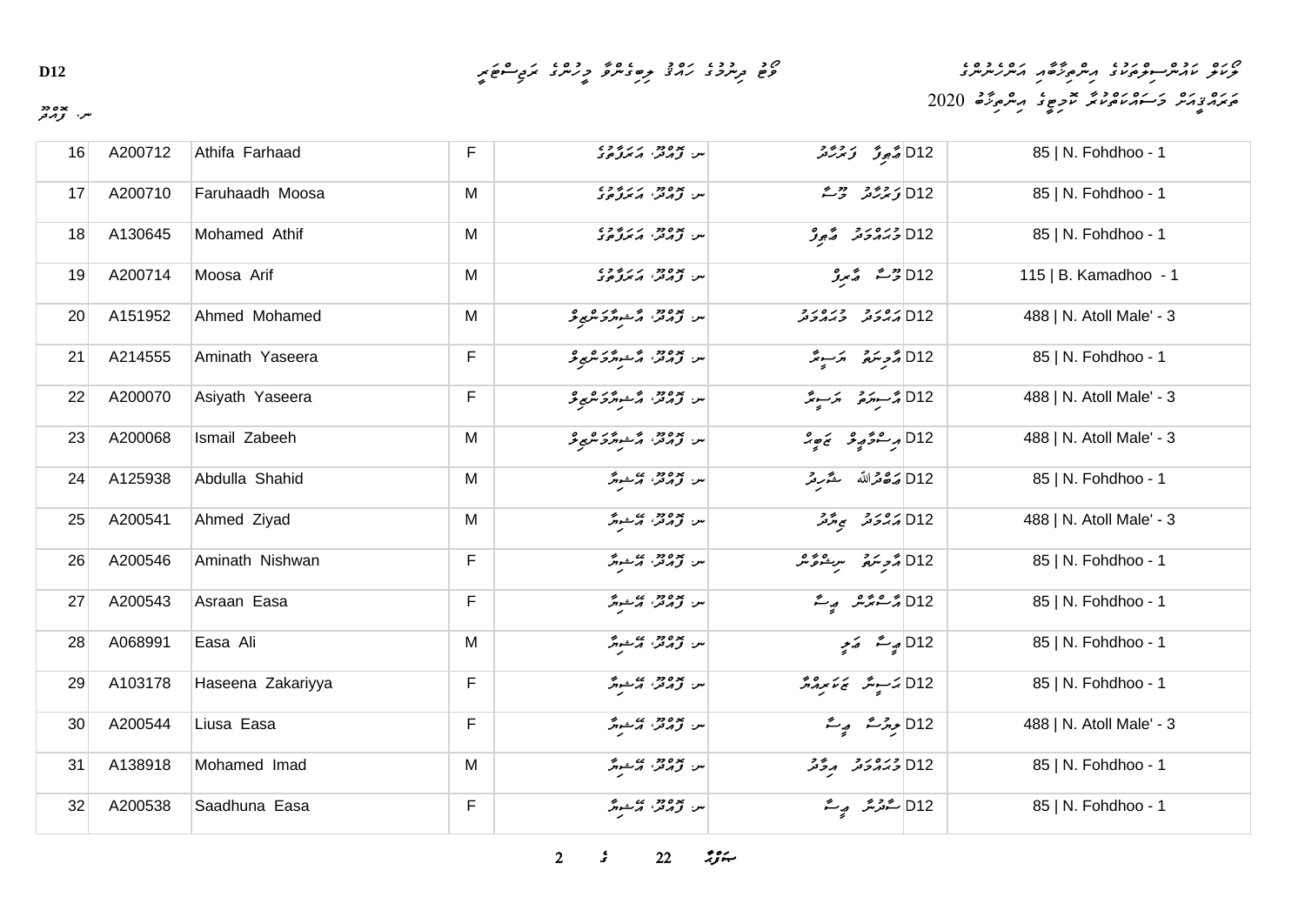*sCw7q7s5w7m< o<n9nOoAw7o< sCq;mAwBoEw7q<m; wBm;vB* م من المرة المرة المرة المرجع المرجع في المركبة 2020<br>مجم*د المريض المربوط المربع المرجع في المراجع المركبة* 

| 33 | A200539 | Shifana Easa                 | $\mathsf F$ | س محمد من المستورگر                           | D12  بے و <i>گٹر پہ</i> ے                                      | 85   N. Fohdhoo - 1            |
|----|---------|------------------------------|-------------|-----------------------------------------------|----------------------------------------------------------------|--------------------------------|
| 34 | A200257 | Ahmed Asfau                  | M           | س محمد ده ده ده کند.<br>س محمد در محمد شومر   | D12 كەبروتىر كەسىر <i>ھەر</i>                                  | 85   N. Fohdhoo - 1            |
| 35 | A200251 | Aishath Ifasa                | $\mathsf F$ | س محمد ده ده ده کند.                          | D12 مەم ھۇر                                                    | 85   N. Fohdhoo - 1            |
| 36 | A200149 | Fareesha Gasim               | F           | س بوه دو بره عصم                              | D12 كۆمپىقە گۆسى <i>ۋ</i>                                      | 85   N. Fohdhoo - 1            |
| 37 | A200263 | Fathimath Areesha            | $\mathsf F$ | س محمد ده ده ده کند.<br>س محمد محمد المحمد    | D12 تَ <i>وْجِ</i> وَةَ صَمِيشَةَ                              | 85   N. Fohdhoo - 1            |
| 38 | A200247 | Ibrahim Habeeb Yoosuf        | M           | س بوه ده بره عصم                              | D12 مەھگرى ئەھ مەسىر                                           | 85   N. Fohdhoo - 1            |
| 39 | A200256 | Mariyam Firasha              | F           | س محمد ده ده ده به سومبر                      | D12 <i>كَرْمَرْدْ وِبْدَ</i> ّةَ.                              | 488   N. Atoll Male' - 3       |
| 40 | A200260 | Mohamed Shifan               | M           | س بوه ده بره عصمر                             | D12 <i>5 جەمگە تەرگىل</i>                                      | 488   N. Atoll Male' - 3       |
| 41 | A200150 | Abdul Hadhee Gasim           | M           | س بوه ده بر دوه و                             | D12 <i>مَەھترى گەرىچ س</i> ور                                  | 85   N. Fohdhoo - 1            |
| 42 | A200148 | Abdul Haleem Gasim           | M           | بر دور در دور.<br>س ژونر، د سنوری             | D12 <sub>مَ</sub> مُعْ <i>دُوْبَر وِدْ</i> گَرْسِرْدُ          | 85   N. Fohdhoo - 1            |
| 43 | A200152 | Aishath Amaany Abdul Hadhee  | $\mathsf F$ | س تورود پر دوره                               | D12 مەم شەھ كەۋس كەھەر <i>ى مەرىب</i>                          | 85   N. Fohdhoo - 1            |
| 44 | A217025 | Khadeejath Mayaa Abdul Hadee | F           | بر دور در دور.<br>س ژونر، د سنوری             | D12 كَتِرِيعَ تَمَرَّ مُتَصَرِّرَ مِنْ مِنْ الْمَرْجَمَةِ بِهِ | 85   N. Fohdhoo - 1            |
| 45 | A200145 | Aishath Layal Mohamed        | $\mathsf F$ | س پوه ده رو ده.<br>س ژوند، ځرندن              | D12 مەم ئەم ئەرگە ئەرەر ئ                                      | 556   Hulhumale', Ehenihen - 4 |
| 46 | A281911 | Fathmath Layaan Mohamed      | $\mathsf F$ | بر بره در برو د د د<br>س ق مر برد             | D12 ز <sub>ۇج</sub> رە بەرەر دېرەر د                           | 85   N. Fohdhoo - 1            |
| 47 | A200035 | Sobira Moosa                 | F           | بر بره در مورده بر<br>بر زارتر، <i>ه</i> وشور | $23$ $-2012$                                                   | 85   N. Fohdhoo - 1            |
| 48 | A200032 | Zurriyyan Gasim              | $\mathsf F$ | بره دد برده دده<br>س ژمنر، صحر سروندی         | D12 <i>ج</i> <sup>8</sup> برم م محمد سمج ب                     | 83   N. Holhudhoo - 1          |
| 49 | A071845 | Abdul Wahid Mohamed          | M           | س محمده دو محمد محمد من                       | D12 كەھەترى <i>ۋە بەر 25 دەر د</i>                             | 106   R. Maduvvari - 1         |

**3** *s* **22** *z***<sub>***3i***</sub>**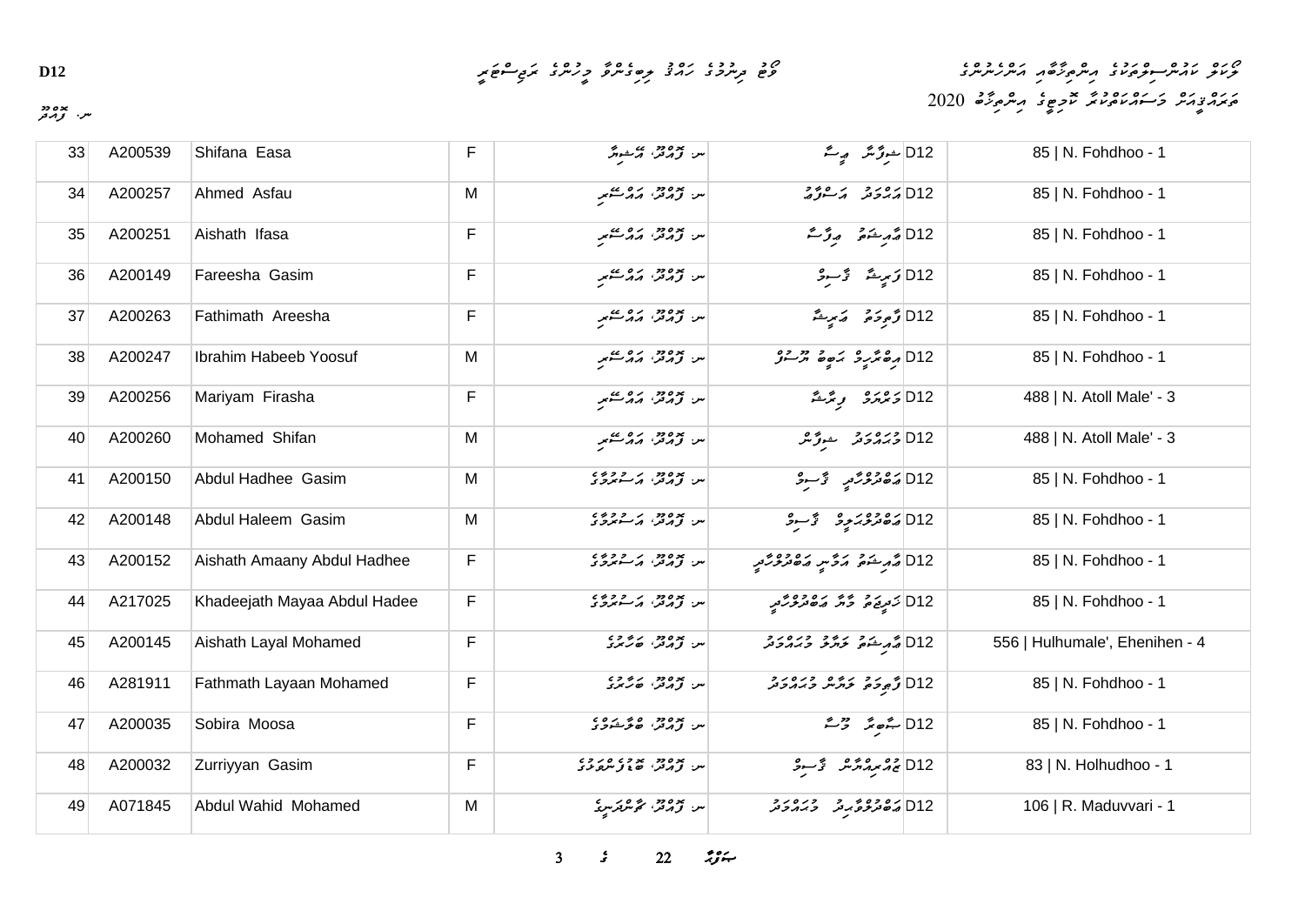*sCw7q7s5w7m< o<n9nOoAw7o< sCq;mAwBoEw7q<m; wBm;vB* م من المرة المرة المرة المرجع المرجع في المركبة 2020<br>مجم*د المريض المربوط المربع المرجع في المراجع المركبة* 

| 50 | A200219 | Hamdhiyya Mohamed         | $\mathsf{F}$ | س محمده دو محمد محمد من                                                                                        | D12 גۇمەمگە ئ <i>ەمەدىر</i>                | 85   N. Fohdhoo - 1        |
|----|---------|---------------------------|--------------|----------------------------------------------------------------------------------------------------------------|--------------------------------------------|----------------------------|
| 51 | A200189 | Mariyam Thaufeega Mohamed | F            | س محمده به محمد المرسمة                                                                                        | D12 <i>ביטריפ הרוקיב בהחבית</i>            | 85   N. Fohdhoo - 1        |
| 52 | A200182 | Mohamed Ibrahim           | M            | س محمده محمد المستعمر المستخدم المستخدم المستخدم المستخدم المستخدم المستخدم المستخدم المستخدم المستخدم المستخد | D12 <i>جُهُدُونَ م</i> ِهْتَرِدْ           | 85   N. Fohdhoo - 1        |
| 53 | A200262 | Abdullah Irfan            | M            | س بوه در مصدر ده.<br>س تومانس کوسترتر مرد                                                                      | D12 كەھىراللە م <i>ېغىۋىتر</i>             | 85   N. Fohdhoo - 1        |
| 54 | A200259 | Aishath Alaau             | $\mathsf F$  | یده دو.<br>س تو پرتش که سرتو بر دی                                                                             | D12 مەم ئىچە ئىچە                          | 85   N. Fohdhoo - 1        |
| 55 | A200255 | Ali Irushaad              | M            | س بیره در به روبر در در د                                                                                      | D12 <i>ھَ جِه م</i> ِیٹَ مِیٹَ مِٹر        | 85   N. Fohdhoo - 1        |
| 56 | A074287 | Farzana Yoosuf            | F            | سر دورد.<br>س ژونس کوسروژمری                                                                                   | D12 ئۈيمەنچە ئىر قريسىۋ                    | 85   N. Fohdhoo - 1        |
| 57 | A200258 | Fathimath Afraah          | F            | س بوه دو .<br>س تو پرس می سرو و د و د                                                                          | D12 تۇم <sub>ۇ</sub> خۇ مۇنتر <sup>و</sup> | 85   N. Fohdhoo - 1        |
| 58 | A200241 | Khadheeja Ibrahim         | F            | س بوه دو در ه ووو و د<br>س تو برس کمی سرتی تر مر                                                               | D12 كَتَعِيقٌ مِنْ صُمَّرِ وَ              | 85   N. Fohdhoo - 1        |
| 59 | A200250 | Mariyam Shathira Yoosuf   | F            | س بوه در مصدر ده.<br>س تومانس کوسترتر مرد                                                                      | D12 كەنگەر ئۇ ھەمگە مەسىرىق                | 95   R. Hulhudhuffaaru - 1 |
| 60 | A200248 | Mohamed Mukhthar          | M            | سر بره در پره پروره<br>س ترمانش کرسرتور در                                                                     | D12 <i>دره د وه وي</i>                     | 85   N. Fohdhoo - 1        |
| 61 | A200245 | Rasheedha Yoosuf          | $\mathsf F$  | سر سره در ه پروره<br>س تومتر، کوسرتوبر در                                                                      | D12 بَرَسُوِتَرُ گَرُسُوَرُ                | 85   N. Fohdhoo - 1        |
| 62 | A200246 | Ruhsana Yoosuf            | F            | س بیره در به روبر در در در باشد.<br>س تر برانس که سرو و مرد                                                    | D12 برزشهر پر <i>ج</i>                     | 85   N. Fohdhoo - 1        |
| 63 | A126083 | Saziyya Rasheed           | F            | یده دو.<br>س تو پرتش که سرتو بر دی                                                                             | D12 س <i>ے فرم مگر محر</i> حیوتر           | 488   N. Atoll Male' - 3   |
| 64 | A200249 | <b>Umar Faroog Yoosuf</b> | M            | س بوه دو.<br>س تو پرس کوسنگ تو شری                                                                             | D12 ړۍ وروه پورې                           | 488   N. Atoll Male' - 3   |
| 65 | A200450 | Abdulla Akram             | M            | س بوه ده وي د                                                                                                  | D12 مَەقراللە مَ <i>مام</i> ُر             | 488   N. Atoll Male' - 3   |
| 66 | A200445 | Ahmed Waleed              | M            | س توح <sup>ود وي</sup> و                                                                                       |                                            | 85   N. Fohdhoo - 1        |

*4 s* 22 *i*<sub>s</sub> $\approx$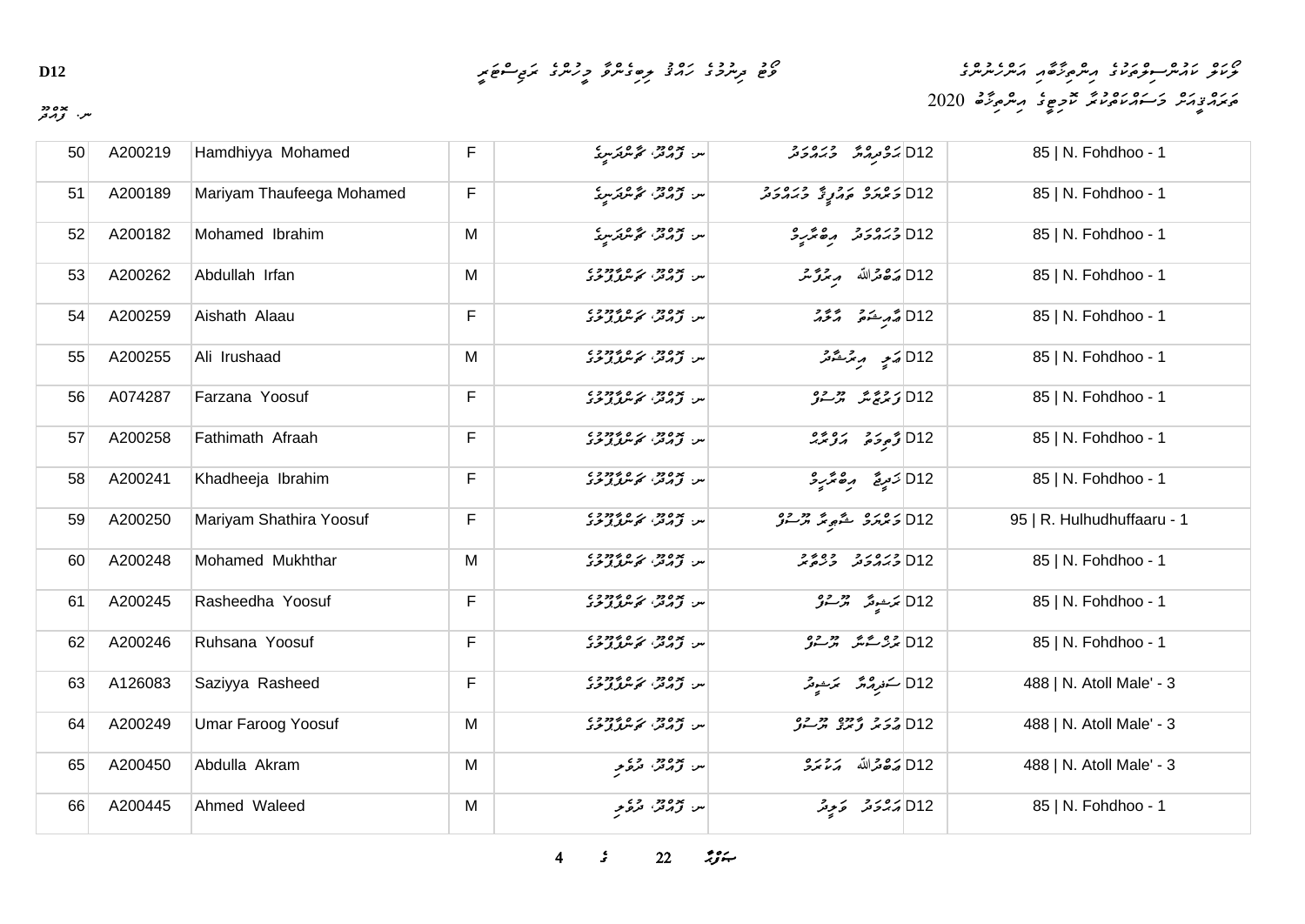*sCw7q7s5w7m< o<n9nOoAw7o< sCq;mAwBoEw7q<m; wBm;vB* م من المرة المرة المرة المرجع المرجع في المركبة 2020<br>مجم*د المريض المربوط المربع المرجع في المراجع المركبة* 

| 67 | A200453 | Aishath Enas          | $\mathsf F$ | س تورود وي<br>س تورين تروم             | D12 مۇمەشقىق بېرى <i>شى</i> شە                                 | 488   N. Atoll Male' - 3       |
|----|---------|-----------------------|-------------|----------------------------------------|----------------------------------------------------------------|--------------------------------|
| 68 | A099681 | Ali Mahir             | M           | س تورود وي                             | D12  ر <sub>َمح</sub> ِ وَرِيمَ                                | 85   N. Fohdhoo - 1            |
| 69 | A094939 | Fathimath Mohamed     | $\mathsf F$ | س تورود وي<br>س تورين تروم             | D12 تُرجوح حُمْدَ جُمْدَوَ مَدْ                                | 85   N. Fohdhoo - 1            |
| 70 | A024978 | Jameela Abdul Gadir   | $\mathsf F$ | س بوه دو وه<br>س توارتر، تروم          | D12 فَے <i>ج</i> ونَتْر مَصْرَ <i>ة وَ قَوْمِ</i> رْ مَرْ مَرْ | 85   N. Fohdhoo - 1            |
| 71 | A200452 | Mariyam Haifa         | $\mathsf F$ | س پوه ده ده د                          | D12 <i>چېرى ئەرق</i>                                           | 85   N. Fohdhoo - 1            |
| 72 | A200456 | Mariyam Nifza Nifaz   | $\mathsf F$ | س تورود وي<br>س تورين تروم             | D12 <i>كَمْ بَرْدَدْ</i> سِرْجٌ سِرَّجْ                        | 85   N. Fohdhoo - 1            |
| 73 | A024977 | Mohamed Gasim         | M           | س توح <sup>ود وي</sup> و               | D12 <i>\$ بەد جى ق-م</i> ۇ                                     | 85   N. Fohdhoo - 1            |
| 74 | A340997 | Mohamed Jailam Waleed | M           | س تورود وي<br>س تورين تروم             | D12 <i>وُيَرُودُو غَهِ وَوَ وَجِ</i> يْرَ                      | 85   N. Fohdhoo - 1            |
| 75 | A200449 | Zameera Mohamed       | $\mathsf F$ | س پوه ده ده د                          | D12 س <i>َجٍ بَرَّ دَيَ</i> مُ <i>دَوْ دَ</i>                  | 78   N. Lhohi - 1              |
| 76 | A152250 | Mariyam Naeema        | $\mathsf F$ | س پره ده عمرترن روے                    | D12 كەبە <i>بەد ئىمبە</i> گ                                    | 85   N. Fohdhoo - 1            |
| 77 | A200366 | Aishath Amsooda       | $\mathsf F$ | س پرورو ده ولا ده                      | D12 مۇم شەھ مەكەنىيەتىر                                        | 85   N. Fohdhoo - 1            |
| 78 | A200365 | Fathimath Azmeera     | F           | س پرورو ده ده ده                       | D12 ۇ <sub>م</sub> ورۇ مۇر <sub>ىچ</sub> ىگە                   | 556   Hulhumale', Ehenihen - 4 |
| 79 | A200362 | Ibrahim Zahir         | M           | س برودو ووو وي.<br>س ترمانس ماسربربردي | D12 م <i>وڭ مگرى</i> تىلى بىر ئىلى بىر                         | 85   N. Fohdhoo - 1            |
| 80 | A200370 | Mariyam Azma          | F           | س پروود ده وه ده                       | $550$ $2502$ $D12$                                             | 85   N. Fohdhoo - 1            |
| 81 | A200374 | Mohamed Maumoon       | M           | יתי צמבי המבנית בה                     | D12 <i>وبروبرد وم</i> ومبر                                     | 85   N. Fohdhoo - 1            |
| 82 | A200412 | Ramla Ali             | $\mathsf F$ | س پروود ده وه ده                       | D12 يَرْدُمَّ – مَ <sup>ح</sup> مٍ                             | 85   N. Fohdhoo - 1            |
| 83 | A041880 | Hussain Habeeb        | M           | س ژەنژ، ژَر                            | D12 برسكوبىش برَصِر <i>ة</i>                                   | 556   Hulhumale', Ehenihen - 4 |

 $5$   $\cancel{5}$   $22$   $\cancel{25}$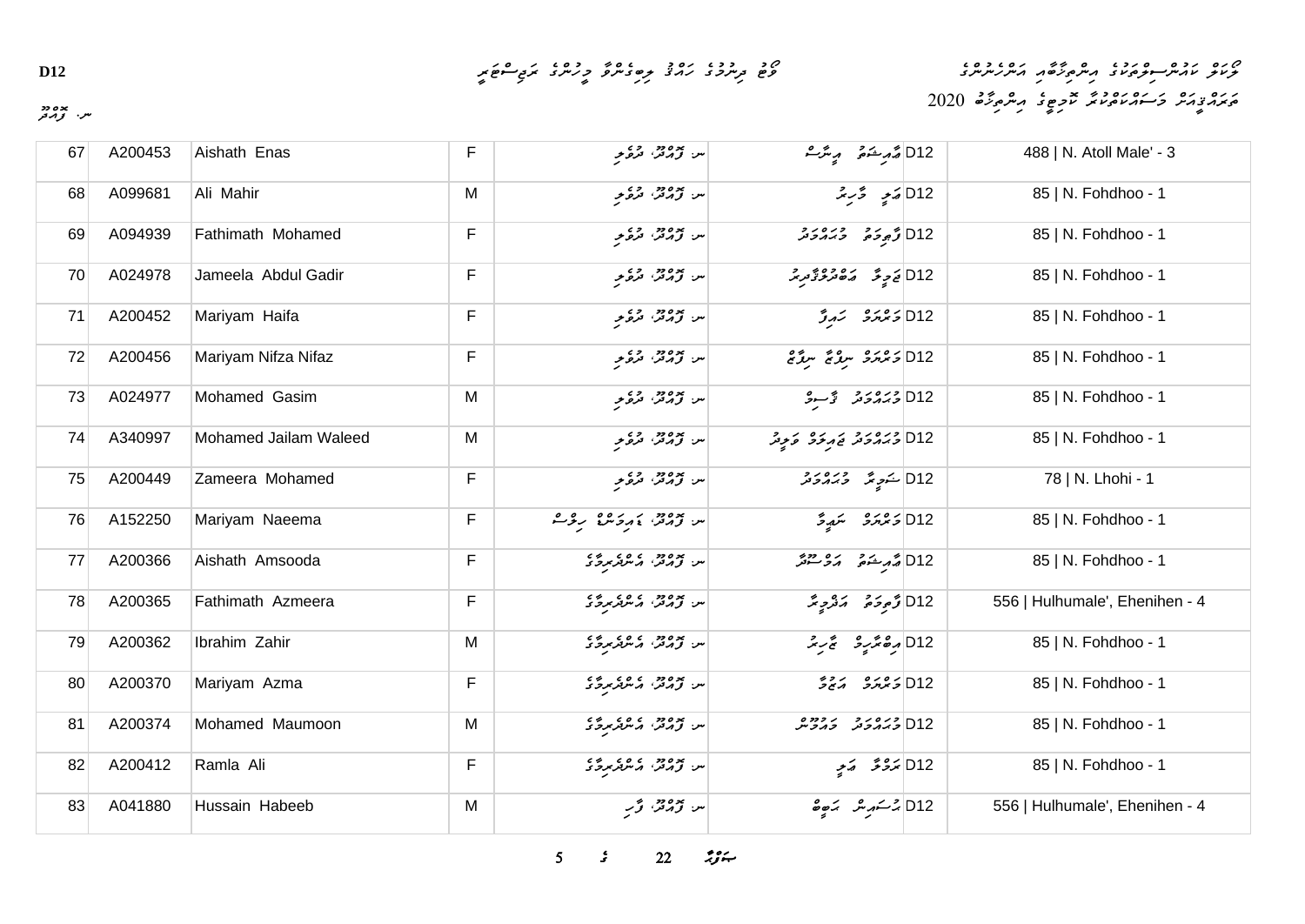*sCw7q7s5w7m< o<n9nOoAw7o< sCq;mAwBoEw7q<m; wBm;vB* م من المرة المرة المرة المرجع المرجع في المركبة 2020<br>مجم*د المريض المربوط المربع المرجع في المراجع المركبة* 

| 84  | A200340 | Mohamed Thahseen Hussain | M           | س پره در وير                       | D12  <i>3,2005. خۇس</i> وش برگىتمەيش        | 556   Hulhumale', Ehenihen - 4 |
|-----|---------|--------------------------|-------------|------------------------------------|---------------------------------------------|--------------------------------|
| 85  | A132987 | Abdulla Amir             | M           | س ومصر وسر ده                      | D12 <i>مَدَّة مَدْ</i> اللَّهُ مَدَّحِبَّرُ | 488   N. Atoll Male' - 3       |
| 86  | A200367 | Ahmed Junaidh            | M           | س بوه دو.<br>س تورند، توسید پرو    | D12 <i>ב بحقر في مكرم</i> تر                | 85   N. Fohdhoo - 1            |
| 87  | A387733 | Aishath Naadhaa          | F           | س بوه دو.<br>س تورند، توسید پرو    | D12 مەم ئىقىمە ئىقىدىكە                     | 155   K. Hinmafushi - 2        |
| 88  | A200369 | Mohamed Jailam           | M           | س وەدە پەرك                        | D12 <i>جُهُمُوَتَرُ - فَهِ بَوْتُ</i>       | 85   N. Fohdhoo - 1            |
| 89  | A128715 | Mohamed Siraaj           | M           | س وەدە پەرك                        | D12 <i>وُبَرُوْدَ تَرَ بِ بِرُّهْ</i>       | 85   N. Fohdhoo - 1            |
| 90  | A200363 | Nadhiya Mohamed          | F           | س وەدە وسرىرى                      | D12 بَرْبِرِيْرَ - وَبَرُودُورْ             | 85   N. Fohdhoo - 1            |
| 91  | A200364 | Nasriyya Mohamed         | $\mathsf F$ | س بوه دو.<br>س تورند، توسید پرو    | D12 ىربەمبەر <i>مەدە دە</i> ر               | 85   N. Fohdhoo - 1            |
| 92  | A119634 | Ahmed Ishan Ali          | M           | س بوه دو.<br>س ترمانس تومرموس      | D12 <i>גېرونه و</i> حقه <i>ډې</i>           | 85   N. Fohdhoo - 1            |
| 93  | A200355 | Aishath Wafa             | F           | س پره دو پر پر د                   | D12 مەم ئىقىمە ھۆ                           | 488   N. Atoll Male' - 3       |
| 94  | A043663 | Ali Naseer Mohamed       | M           | س بوه دو.<br>س ترمانس تومرموس      | D12  رَوِ سَرَسِيمٌ وَبَرَهُ وَلَا          | 85   N. Fohdhoo - 1            |
| 95  | A200356 | Aminath Shafaa           | F           | س بوه دو.<br>س ترمانس تومرموس      | D12 مُجِسَعُ شَرَّ                          | 488   N. Atoll Male' - 3       |
| 96  | A200346 | Asma Naseer              | $\mathsf F$ | س بوه دو.<br>س ترمانس تومرموس      | D12 كەشىرى سىرسىتىر                         | 488   N. Atoll Male' - 3       |
| 97  | A200349 | Azeema Naseer            | F           |                                    | D12 كەيپ <sup>ىق</sup> سىرسىتىر             | 85   N. Fohdhoo - 1            |
| 98  | A113873 | Azima Naseer             | F           | س بوه دو.<br>س تو ماند او مرجو سرد | D12 م <i>مَّ</i> ي ستَجَمَّد سَمَد مِيْر    | 488   N. Atoll Male' - 3       |
| 99  | A200352 | Fathimath Rifa           | F           | س بوه دو.<br>س تو ماند او مرجو سرد | D12 <i>وُڄوحَمَ</i> مِروَّ                  | 488   N. Atoll Male' - 3       |
| 100 | A079903 | Mohamed Asim Ali         | M           | س پره دو پر پر د                   | D12 <i>وُبَرُودو وُجِب</i> وڤ م <i>ُبو</i>  | 85   N. Fohdhoo - 1            |

 $6$   $\frac{1}{5}$   $22$   $\frac{1}{5}$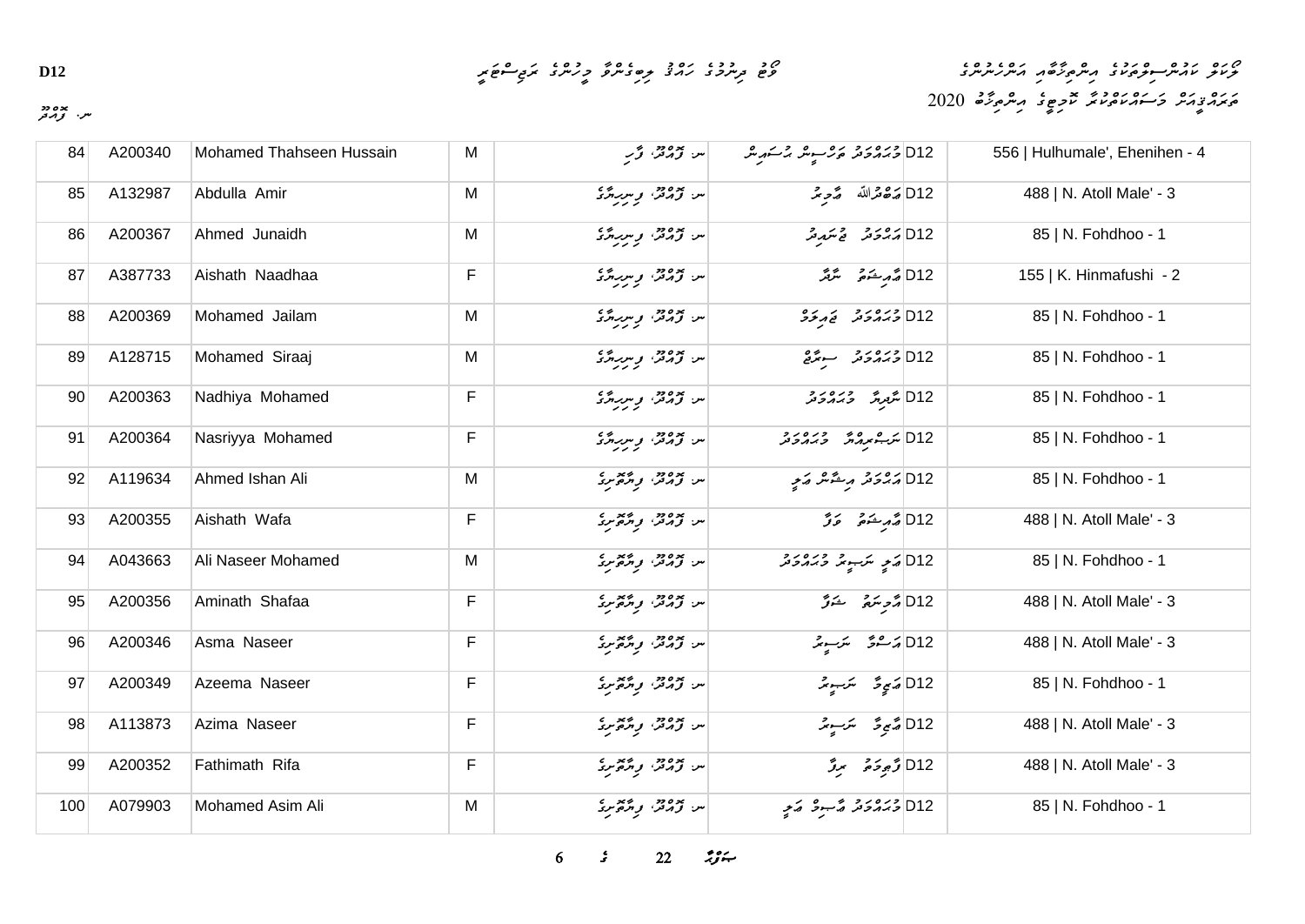*sCw7q7s5w7m< o<n9nOoAw7o< sCq;mAwBoEw7q<m; wBm;vB* م من المرة المرة المرة المرجع المرجع في المركبة 2020<br>مجم*د المريض المربوط المربع المرجع في المراجع المركبة* 

| 101 | A113871 | Najeeba Ali             | F            | س پره دو پر پر پا                          | D12 <i>سَمِعٍ ھُس</i> مَ پِر                   | 85   N. Fohdhoo - 1      |
|-----|---------|-------------------------|--------------|--------------------------------------------|------------------------------------------------|--------------------------|
| 102 | A200088 | Ahmed Imrah             | M            | س پی دور کرگ                               | D12 <i>مُدْدَوْرِ مِ</i> وْعُ <i>دْ</i>        | 85   N. Fohdhoo - 1      |
| 103 | A200089 | Aishath Afaa            | F            | س پی وجود کر مح                            | D12 مەم ئىقى ھەق                               | 85   N. Fohdhoo - 1      |
| 104 | A200086 | Aminath Ali Fulhu       | $\mathsf F$  | س پی ده در کار                             | D12 مَّ <i>جِسَمَةَ مَجِودْ قُ</i>             | 85   N. Fohdhoo - 1      |
| 105 | A200087 | Mohamed Imdah           | M            | س پوه دو.<br>س توه تر ک                    | D12 <i>جُہُوُونڈ م</i> ونڈی                    | 85   N. Fohdhoo - 1      |
| 106 | A393619 | Ahmed Ghassan Haleem    | $\mathsf{M}$ | س بیروده و وه شهر                          | D12 كەندى قىر كەر ئىربى                        | 85   N. Fohdhoo - 1      |
| 107 | A200023 | Fathimath Dhunya Haleem | F            | س بیره دو او وه مرید                       | D12 <i>وَّجِ دَهْ وَهُمَّ بَرْج</i> و <i>ْ</i> | 85   N. Fohdhoo - 1      |
| 108 | A210625 | Mariyam Haanim Haleem   | $\mathsf F$  | س برودد و روم شهر                          | D12 <i>وَ بُرْمَرْدْ بُ</i> ّسِرْدُ بَرَمْرِدْ | 85   N. Fohdhoo - 1      |
| 109 | A132553 | Mohamed Haleem          | M            | س برودد و برمانه شهر                       | D12 <i>\$ \$ \$ \$ \$ \$ \$ \$</i> \$ \$ \$    | 85   N. Fohdhoo - 1      |
| 110 | A200022 | Thoha Haleem            | M            | س برودد و روم شهر                          | D12 چُرَ – پَر <sub>ُ</sub> وِدُ               | 85   N. Fohdhoo - 1      |
| 111 | A200225 | Adam Saeed Ali          | M            | بر بره در ده ده ده<br>س ژمنز، د څرگر د د   | D12  مَرْتَرَةَ  سَمَدٍ ثَمَّ يَرْمِ           | 488   N. Atoll Male' - 3 |
| 112 | A123408 | Ahmed Saeed Ali         | M            | س بره ده ده ۶۵ و.<br>س تر دند کرنر تر د    | D12 كەبۇر قىر كەر كەر يەر <b>D12</b>           | 85   N. Fohdhoo - 1      |
| 113 | A200228 | Aishath Hamsau Adam     | $\mathsf{F}$ | س بوه ده وه ده ده<br>س ژمنز د ورود         | D12 مەم ئىق ئىق ئەرە                           | 488   N. Atoll Male' - 3 |
| 114 | A200220 | Ali Mohamed             | M            | یوه دو وه بوه د<br>س ترمانس کافروی         | D12  ر <i>أموالي ويمارون</i> تر                | 85   N. Fohdhoo - 1      |
| 115 | A200227 | Fathimath Rishma        | F            | بره ده ده ده ده<br>س ترمانس کامرتر د       | D12 <i>وُّمودَة</i> مِرْشَرَّ                  | 488   N. Atoll Male' - 3 |
| 116 | A200226 | Sameeha Ali             | F            | س بوه ده ده وه ده و.<br>س ترمانس و مرتوح د | D12 س <i>توپر م</i> َنوِ                       | 85   N. Fohdhoo - 1      |
| 117 | A069551 | Seema Ali               | F            | بر بره ده ده ده ده<br>س ترمنر، د مرتر د د  | D12 سومً – م <i>َ</i> حٍ                       | 488   N. Atoll Male' - 3 |

*7 sC 22 nNw?mS*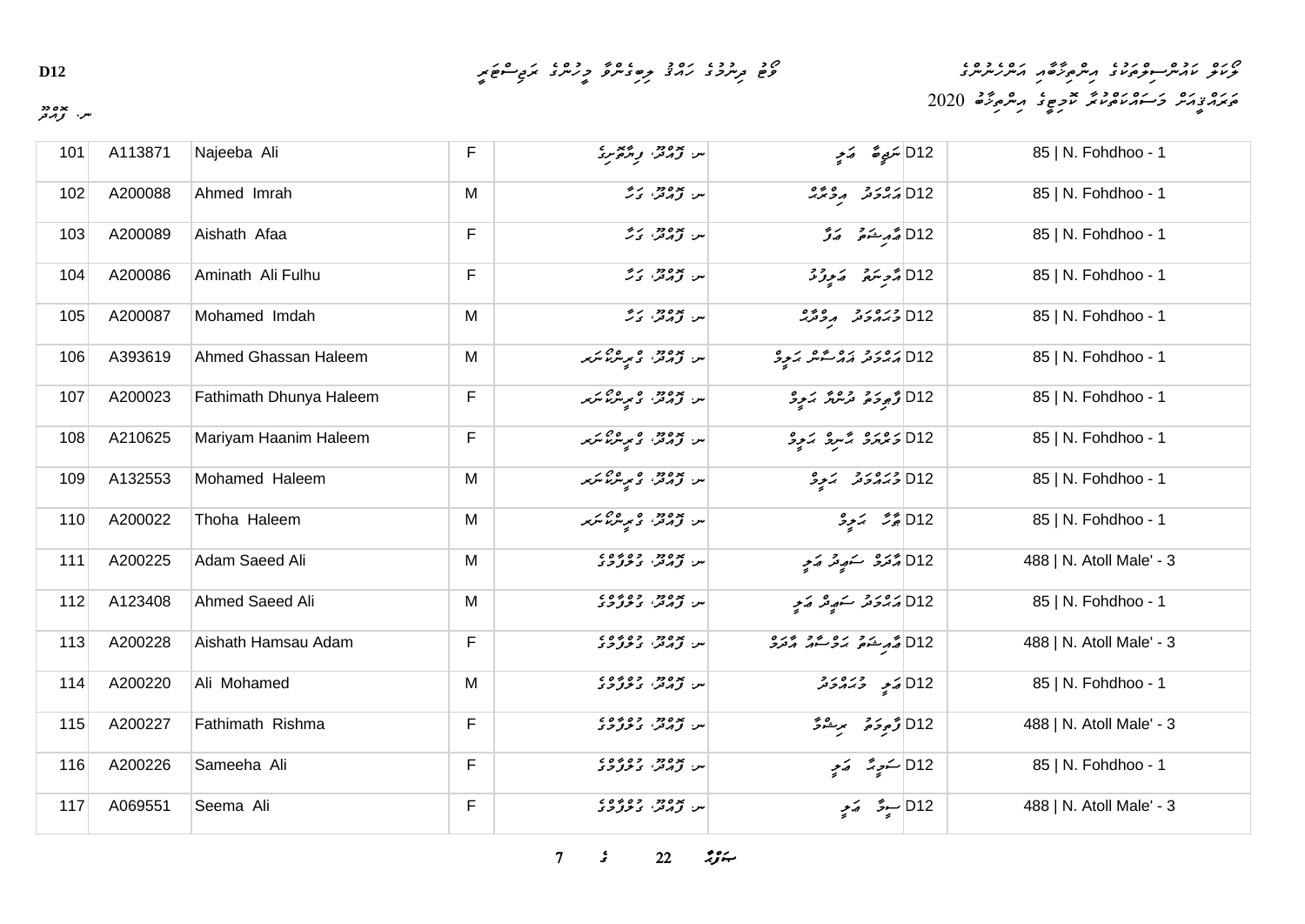*sCw7q7s5w7m< o<n9nOoAw7o< sCq;mAwBoEw7q<m; wBm;vB* م من المرة المرة المرة المرجع المرجع في المركبة 2020<br>مجم*د المريض المربوط المربع المرجع في المراجع المركبة* 

| 118 | A200143 | Aishath Sofa         | F            | یره دو دو د<br>س تر مرتبر کافر مرک        | D12 مەم ئىكەنى كىلىكىتىكى ئىكەنگە ئىكەنگە ئىكەنگە كەنتەك ئا | 85   N. Fohdhoo - 1        |
|-----|---------|----------------------|--------------|-------------------------------------------|-------------------------------------------------------------|----------------------------|
| 119 | A200144 | Fathimath Soba       | $\mathsf F$  | س پوه دو دو ه<br>س توارنتر، د څرمن        | D12 <i>وَّجِ حَقَّ</i> جَتَّ                                | 488   N. Atoll Male' - 3   |
| 120 | A133095 | Shafeega Abdul Gadir | $\mathsf F$  | س پوه دو دو د<br>س ژوندا د و برد          | D12 خَيْرٍ يَّةَ مَدَّ هُ مَرْحَرَّةً مِرْمَّرٍ.            | 488   N. Atoll Male' - 3   |
| 121 | A200551 | Ahmed Hamid Ibrahim  | M            | س محرور به رسور مرد                       | D12 كەندى قىرىق مەھەردى 2                                   | 85   N. Fohdhoo - 1        |
| 122 | A200554 | Aishath Leela        | F            | س موضعی کرسور در د                        | D12 مَّەمِشَمَّ مِعَّ                                       | 138   Lh. Naifaru - 3      |
| 123 | A200556 | Aminath Saniyya      | $\mathsf F$  | س بیره دو که سرچر برای                    | D12 مَّ حِسَمَة مُسْتَمَسَّدَ مَّهُ الْمَسْتَمَسَّد         | 138   Lh. Naifaru - 3      |
| 124 | A200558 | Haleemath Athiyya    | $\mathsf F$  | س بیره دو که سرچر دی                      | D12 بَرْجِرَة مَ مَ <i>مِ</i> مْتَرُ                        | 85   N. Fohdhoo - 1        |
| 125 | A200557 | Hawwa Sharafiyya     | $\mathsf F$  | س بیره دو که سرچر برای                    | D12 <i>بَدْهُمَّ</i> سُن <i>مَوَدِهْ بَنَّ</i>              | 85   N. Fohdhoo - 1        |
| 126 | A200555 | Laila Hamid          | $\mathsf F$  | س محمد و در سرچر در د                     | D12 كَرْمِرْدَ      بَرْدِيْرُ                              | 246   ADh. Kunburudhoo - 1 |
| 127 | A216284 | Moosa Abdulla Hameed | M            | س بوه دو.<br>س ترمانش، کاسهگرها مرد       | D12 تُرْتَّمْ مَدْهْمْراللَّهُ بَرَوِيْر                    | 138   Lh. Naifaru - 3      |
| 128 | A200552 | Muhammad Saleem      | M            | س بیره دو که سرچران                       | D12 <i>\$222 سَنْوِ</i> دْ                                  | 119   B. Dharavandhoo - 1  |
| 129 | A141615 | Shirmeen Hamid       | $\mathsf{F}$ | س بیره دو که سرچران                       | D12  سىرتمرىپە محمرىقر                                      | 138   Lh. Naifaru - 3      |
| 130 | A090363 | Abdulla Shafeeg Ali  | M            | س بوه دو برنو ونو ۽<br>س تواريخي برخ بوري | D12 كەھ قىراللە خەمرى <sup>ت</sup> ى كەم                    | 488   N. Atoll Male' - 3   |
| 131 | A200360 | Ali Fawaaz           | M            | بره دو. برنو ونو ع<br>س قرارتن برنج بروی  | D12 كەير   ترگەنج                                           | 488   N. Atoll Male' - 3   |
| 132 | A210627 | Ali Nafiu Abdulla    | M            | س محوود برنو دنو د<br>س توارد برنام مرحزی | D12 ضَعٍ سَمَعِ <sub>ر</sub> ضٌ صَصْحَراللَّه               | 488   N. Atoll Male' - 3   |
| 133 | A069859 | Aminath Fathina      | $\mathsf F$  | س محوود برنو دنو د<br>س توارد برنام مرحزی | D12 مَّ <i>جِسَمَ</i> قَصِيَّر                              | 488   N. Atoll Male' - 3   |
| 134 | A051019 | Haleemath Nasheedha  | F            | س مورود ريوده ده.<br>س ترورس ريخ مرد د    | D12  يَرْجِرَةُ مِنْ سَرْشِيشَ                              | 488   N. Atoll Male' - 3   |

**8** *s* **22** *z***<sub>***3i***</sub>**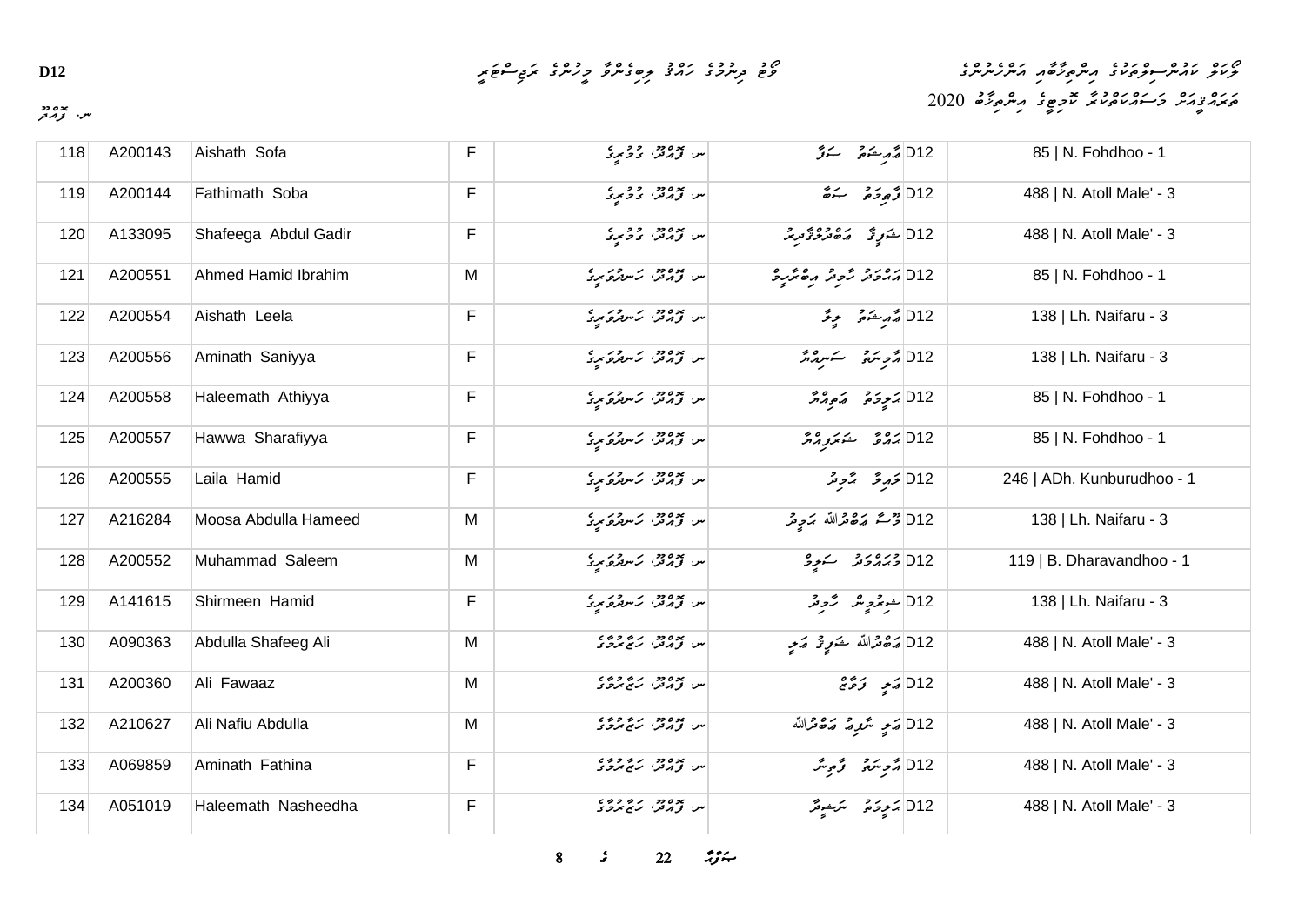*sCw7q7s5w7m< o<n9nOoAw7o< sCq;mAwBoEw7q<m; wBm;vB* م من المرة المرة المرة المرجع المرجع في المركبة 2020<br>مجم*د المريض المربوط المربع المرجع في المراجع المركبة* 

| 135 | A123324 | Ibrahim Muaz Ali           | M           | س مورد رو ده د                             | D12 مەھزىرى بەھ ئەير                              | 488   N. Atoll Male' - 3     |
|-----|---------|----------------------------|-------------|--------------------------------------------|---------------------------------------------------|------------------------------|
| 136 | A128243 | Mohamed Sanee              | M           | س موه ده ده وه و                           | D12  <i>32,35تر سک</i> یر                         | 85   N. Fohdhoo - 1          |
| 137 | A066460 | Mohamed Ignaaz Ali         | M           | س بوه ده د د وه و.<br>س تر دون کنج برو و   | D12  <i>32.625 و</i> 3 يُتمة كم ترج               | 488   N. Atoll Male' - 3     |
| 138 | A144755 | Naila Ali                  | $\mathsf F$ | س بوه دو برنو ونو ع<br>س قرارتن برنج بروی  | D12 مَّدِءٌ     رَمِ                              | 378   Hithadhoo Ehenihen - 1 |
| 139 | A200359 | Sehenaz Ahmed Faiz         | $\mathsf F$ | یوه دو برنو ونو د<br>س تو مدتر کرنج بحرو ی | D12 كەن ئەمەد ئەرق                                | 85   N. Fohdhoo - 1          |
| 140 | A022513 | Adam Ahmed Fulhu           | M           | س نومان روء کا                             | D12 پژنزه پرېژنونو                                | 85   N. Fohdhoo - 1          |
| 141 | A200018 | Ahmed Areej Adam           | M           | س پوه ده ده ده د                           | D12 <i>בک</i> وکو کر <sub>ا</sub> پره گروگر       | 488   N. Atoll Male' - 3     |
| 142 | A200016 | Aishath Nazeera            | F           | س پوه ده د د د و                           | D12 مۇمەيسىمۇ سىرىمىگە                            | 488   N. Atoll Male' - 3     |
| 143 | A049036 | Aminath Shaira Ahmed       | F           | س نومانو، روء ۽                            | D12 مَّ <i>جِسَمَةَ</i> حَقي <i>ةَ مَ</i> حْدَثَر | 488   N. Atoll Male' - 3     |
| 144 | A200017 | Fathimath Nasra            | F           | س پوه ده د د د و                           | D12 <i>وَّجِوحَ</i> هُمَ سَرَسْهُ مَدَّ           | 488   N. Atoll Male' - 3     |
| 145 | A200021 | Fathimath Farah Ibrahim    | $\mathsf F$ | س پوه ده د د د و                           | D12 زَّەپ ئە ئەتدە بەھ تَدْرِ 3                   | 85   N. Fohdhoo - 1          |
| 146 | A200020 | Fathimath Hanaa Umar       | $\mathsf F$ | س ومصر ووء<br>س ومصر رودنو                 | D12 <i>وُّج دَمَّة مُدَمَّة مُ</i>                | 488   N. Atoll Male' - 3     |
| 147 | A200019 | Hassan Areen Adam          | M           | س محمد عمام و دي.<br>س محمد مرکزي م        | D12 ټر <i>ټکسر ټرینگ پر پو</i> رو                 | 85   N. Fohdhoo - 1          |
| 148 | A058367 | Ibrahim Ahmed              | M           | س ومصر ووء<br>س ومصر رودنو                 | D12 مەھەمگەر قىمە ئەردىتى                         | 488   N. Atoll Male' - 3     |
| 149 | A200015 | Mariyam Nasira Ahmed       | $\mathsf F$ | س پوه ده ده ده کال                         | D12 <i>كەنگەڭ مەيدە كەنگە</i> ت                   | 488   N. Atoll Male' - 3     |
| 150 | A069932 | <b>Mohamed Nasir Ahmed</b> | M           | س محمد و و و و و د                         | D12 <i>وبرو دی سگ به مرور د</i>                   | 85   N. Fohdhoo - 1          |
| 151 | A200014 | Shaheema Moosa             | F           | س پوه دو.<br>س پوه تر گروگر                | D12 ڪرير قريب                                     | 488   N. Atoll Male' - 3     |

*9 s* 22  $29$  *n*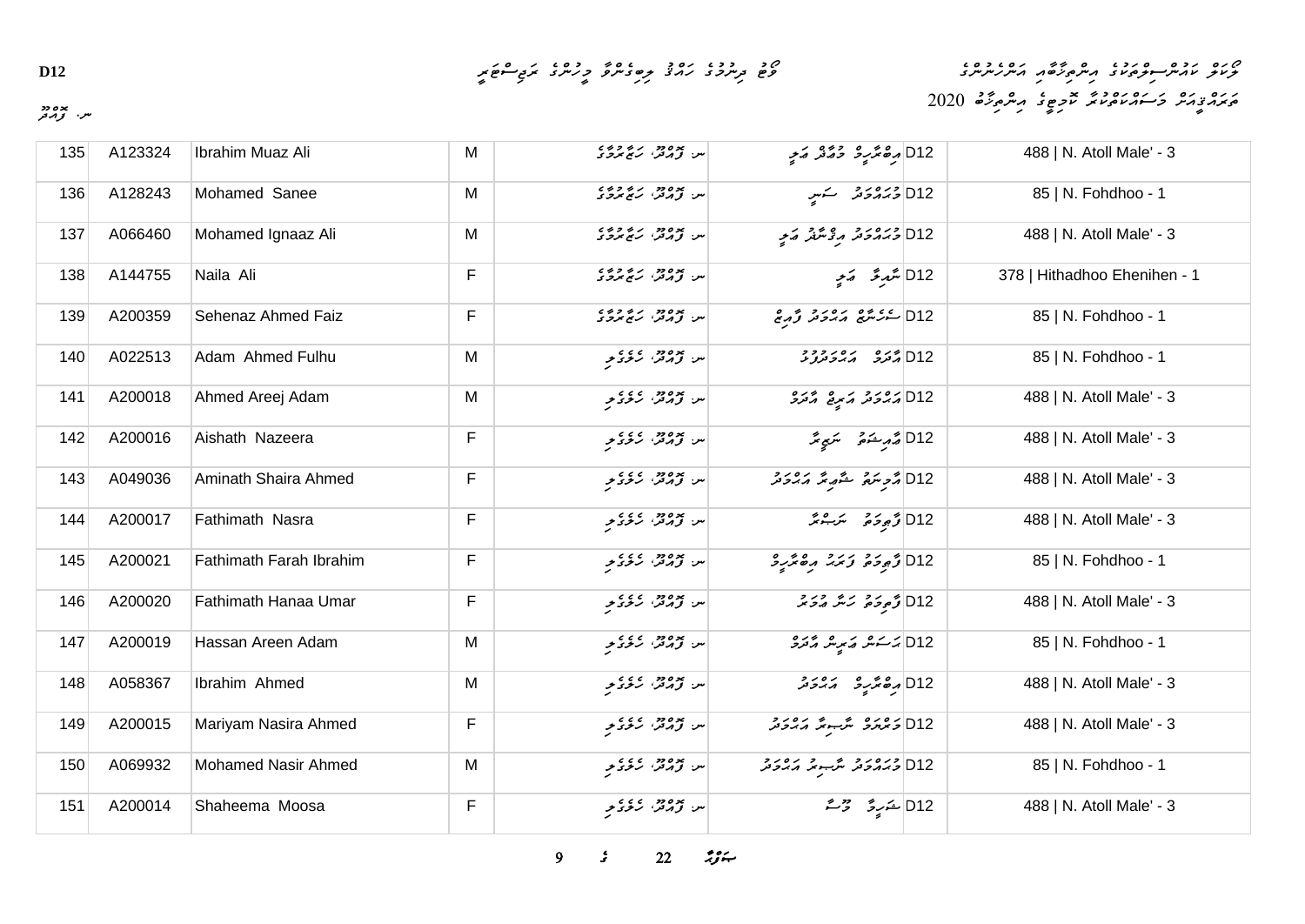*sCw7q7s5w7m< o<n9nOoAw7o< sCq;mAwBoEw7q<m; wBm;vB* م من المرة المرة المرة المرجع المرجع في المركبة 2020<br>مجم*د المريض المربوط المربع المرجع في المراجع المركبة* 

| 152 | A318320 | Yoosuf Hainam                | M            | س پوه دو. د د د و                   | D12 برگترو سر ترم برگ                  | 85   N. Fohdhoo - 1      |
|-----|---------|------------------------------|--------------|-------------------------------------|----------------------------------------|--------------------------|
| 153 | A202055 | Ahmed Afzal                  | M            | س تۇرقۇ، بەقۇرى                     | D12 كەبرى كەر كەن ئىكى                 | 488   N. Atoll Male' - 3 |
| 154 | A202057 | Ali Afthim                   | M            | س زەق بۇيۇ                          | D12 <i>ڇَيِ پَرُوُوِيُ</i>             | 85   N. Fohdhoo - 1      |
| 155 | A202059 | Aminath Ibthisam             | F            | س زەنق بەئۇر                        | D12 مُجِسَمَۃُ مِنصَّوِسَّعْ           | 85   N. Fohdhoo - 1      |
| 156 | A202060 | Ibrahim Ahsan                | M            | س ۋەقق بەۋرى                        | D12 <sub>م</sub> ەنگەر قىمى ئەسىر      | 85   N. Fohdhoo - 1      |
| 157 | A365433 | Mariyam Imthinaan            | $\mathsf{F}$ | س تۆۋش رۇپۇ                         | D12 <i>كەنگەر قەرەپەتگەر</i>           | 85   N. Fohdhoo - 1      |
| 158 | A001801 | Mohamed Khaleel Hassan       | M            | س پروژ، رگروی                       | D12 <i>وُبَەم</i> ُ دَرَمٍ وَ بَرَسَسٌ | 252   ADh. Dhigurah - 1  |
| 159 | A202053 | Waseema Ali Fulhu            | $\mathsf F$  | س پره چې رگړي                       | D12 تۈسەنى ھە <i>م</i> وۋى             | 85   N. Fohdhoo - 1      |
| 160 | A200339 | Ahmed Humaid                 | M            | س پره در سورگری                     | D12 <i>مُدْوَمْہ بِرُوَمِ</i> مْہ      | 85   N. Fohdhoo - 1      |
| 161 | A151954 | Ahmed Usaid                  | M            | س تورود ریوروی                      | D12 كەبرى قىلى مەسىر بىر               | 85   N. Fohdhoo - 1      |
| 162 | A082376 | <b>Ahmed Shaheed Mohamed</b> | M            | س پره در سورگری                     | D12 كەبۇبۇقر خەرمەد <i>بەدە</i> تر     | 488   N. Atoll Male' - 3 |
| 163 | A200336 | Aminath Shajan               | F            | بين وەدەر سورىۋى                    | D12 مَرْحِ سَمَعَ مَدَى سَمَّة مِنْ    | 488   N. Atoll Male' - 3 |
| 164 | A200341 | Aminath Yumna                | $\mathsf F$  | س پوه ده رپورنژه                    | D12 أ <i>مَّ حِيسَهُ مَرْحَ</i> مَثَّر | 85   N. Fohdhoo - 1      |
| 165 | A200331 | Aneesa Ibrahim               | $\mathsf F$  | س تورود رورۇئى<br>  س تورىئى رورۇئى | D12 كەسرىسە مەھەر دىنىچە               | 85   N. Fohdhoo - 1      |
| 166 | A031862 | Hassan Mohamed               | M            | س پوه ده.<br>س ژوند، روروی          | D12 ئەسەبىر بەير ئەرەبىر               | 488   N. Atoll Male' - 3 |
| 167 | A073757 | Ibrahim Zuhoor Mohamed       | M            | س پوه ده روروی                      | D12 مەھەرىپە ئەمەدە دىرەرد             | 85   N. Fohdhoo - 1      |
| 168 | A200275 | Khadeeja Easa                | F            | س پی دور در پی                      | D12 کرمیتج ۔ م <sub>ی</sub> ستم        | 85   N. Fohdhoo - 1      |

 $10$  *s*  $22$  *n***<sub>s</sub>**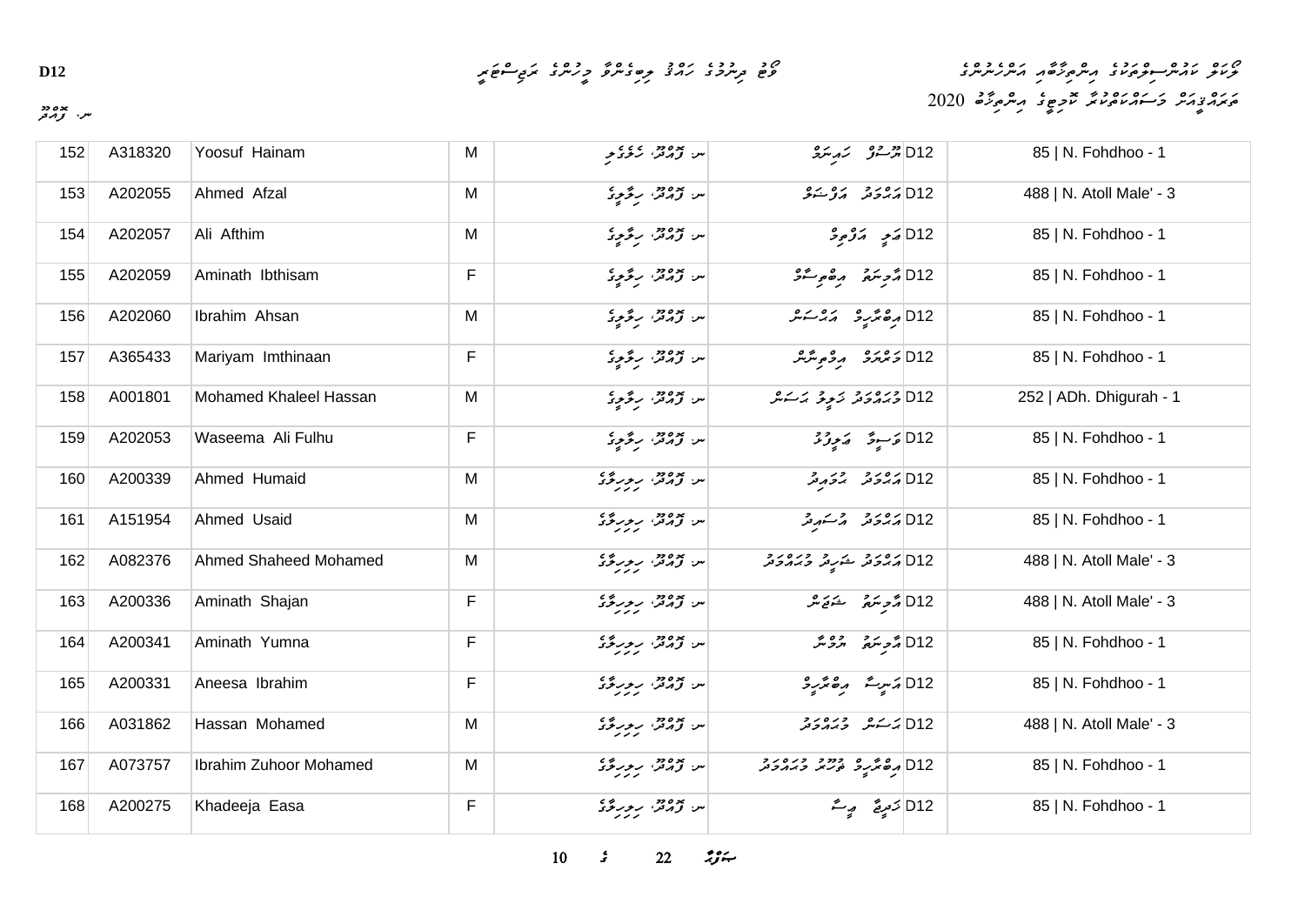*sCw7q7s5w7m< o<n9nOoAw7o< sCq;mAwBoEw7q<m; wBm;vB* م من المرة المرة المرة المرجع المرجع في المركبة 2020<br>مجم*د المريض المربوط المربع المرجع في المراجع المركبة* 

| 169 | A404117 | Mariyam Nasooha Mohamed    | F            | س وەص رورۇئى                                       | D12  52 <i>,000 سُرْحَيْرٌ</i> 52,000 م                      | 85   N. Fohdhoo - 1      |
|-----|---------|----------------------------|--------------|----------------------------------------------------|--------------------------------------------------------------|--------------------------|
| 170 | A200273 | Mohamed Hassan             | M            | س وەدە رورۇئى                                      | D12 <i>ۋېزەد قىلى ئەسەنل</i>                                 | 85   N. Fohdhoo - 1      |
| 171 | A200568 | Ahmed Haneef               | M            | س بیره دو که سره شهر                               | D12 كەنزى كى بەر كەرىپ كەنزىلگە                              | 85   N. Fohdhoo - 1      |
| 172 | A200575 | Ali Anif                   | M            | س بیره دو که سره شهر                               | D12 <i>ڇَجِ پڙسي</i> ڙ                                       | 132   Lh. Hinnavaru - 2  |
| 173 | A200574 | Mariyam Sama               | F            | س بیره دو که سره شهر                               | $5 - 5.25$ D12                                               | 85   N. Fohdhoo - 1      |
| 174 | A200573 | <b>Mohamed Areef Ahmed</b> | M            | اس محمد من كامرة مكرس                              | D12 <i>3222 كمبرق مك</i> ورو                                 | 488   N. Atoll Male' - 3 |
| 175 | A200570 | Shamsiyya Ahmed            | $\mathsf{F}$ | س محمدہ بین کا اس کا کھیل کر بھی اس کا اس کے بعد ا | D12 شۇسە <i>مەش مەدە</i> م                                   | 85   N. Fohdhoo - 1      |
| 176 | A200609 | Abdulla Waleef             | M            | س بیره دو را دوره و                                | D12 مَەھىراللە   مَ مِوتْر                                   | 488   N. Atoll Male' - 3 |
| 177 | A200616 | Aishath Zeema              | F            | س ومصر کسرومر                                      |                                                              | 488   N. Atoll Male' - 3 |
| 178 | A123314 | Ali Raeef Ibrahim          | M            | س پره دو رو ده و                                   | D12 <i>ڇَجِ بَرَ<sub>م</sub>ِ</i> وْ <sub>مُ</sub> ڻُ بُرُوْ | 85   N. Fohdhoo - 1      |
| 179 | A200604 | Aminath Shahma Ibrahim     | F            | س ومصر رسور                                        | D12 مَّ جِسَمَةَ شَرْكَةَ مِنْ مَّرْبِةَ ۖ                   | 488   N. Atoll Male' - 3 |
| 180 | A200581 | Fathimath Wisama Ibrahim   | F            | س بوه دو.<br>س تورفر، کسرچاس                       | D12 زَّەپرىق مِ سَنَّرَّ مِىھَ ئَرْبِرْ                      | 488   N. Atoll Male' - 3 |
| 181 | A103529 | <b>Ibrahim Haneef Ali</b>  | M            | س بوه دو بر دوه.                                   | D12  مِن <i>ھُنَّرِدِ</i> \$سِيْدٌ \$مِ                      | 488   N. Atoll Male' - 3 |
| 182 | A200611 | Mariyam Reemaa             | F            | س ومصر کسرومر                                      | D12 <i>ق پردگان</i> مرگ                                      | 488   N. Atoll Male' - 3 |
| 183 | A210626 | Mausooma Abdul Gadir       | $\mathsf F$  | س بوه دو.<br>س تورفر، کسرچاس                       | D12 <i>خەششۇ مەھەرى قىرى</i> ر                               | 488   N. Atoll Male' - 3 |
| 184 | A200606 | Mohamed Nazeef             | M            | س ومصر کسرومر                                      | D12 <i>ۋېزو دىتى</i> ئىنىي تى                                | 488   N. Atoll Male' - 3 |
| 185 | A027351 | Ali Gasim                  | M            | س پی وو در کامرے کا م                              | D12  رَمِ تَوْسِرْحُ                                         | 85   N. Fohdhoo - 1      |

 $11$  *s*  $22$  *i*<sub>s</sub>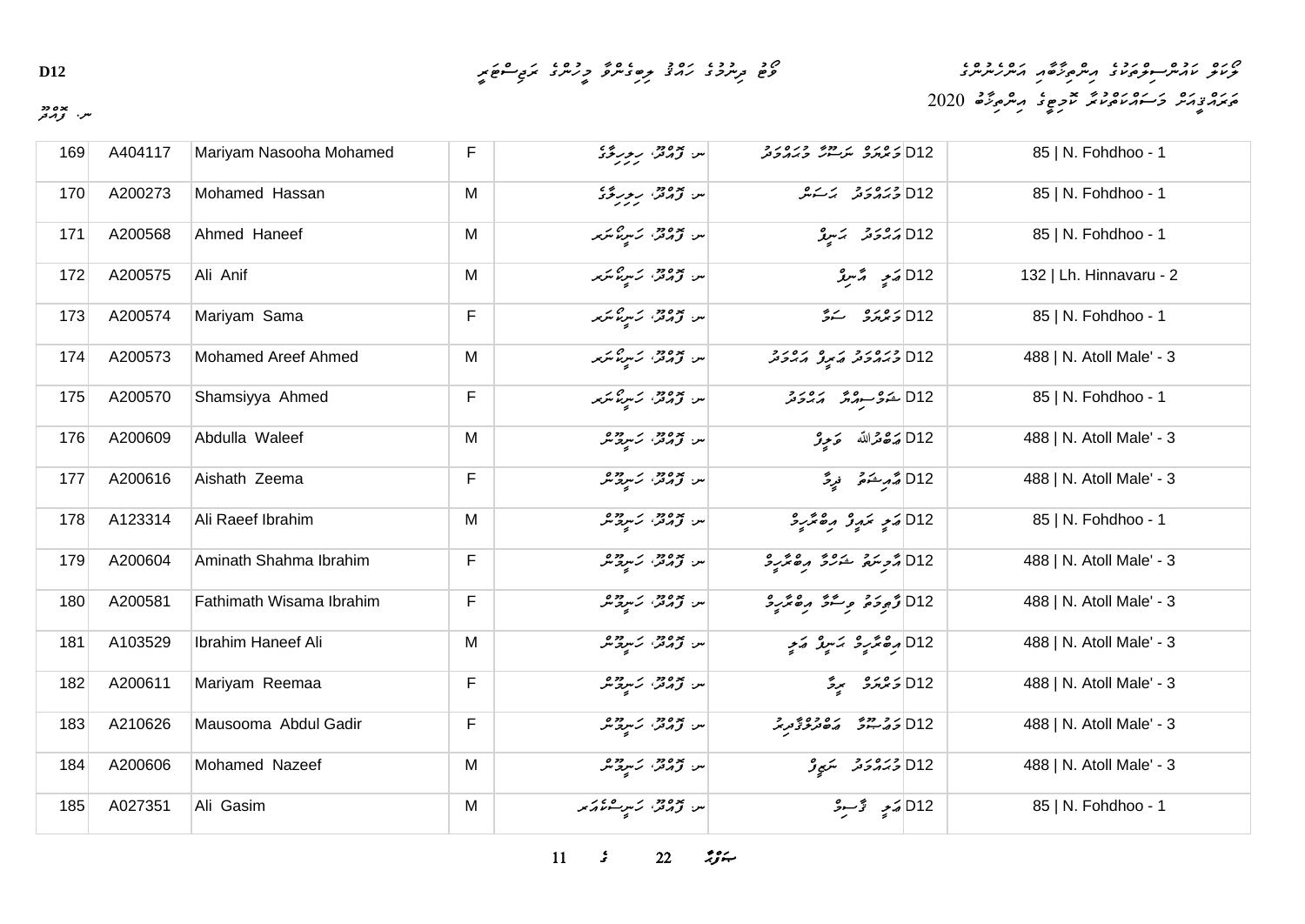*sCw7q7s5w7m< o<n9nOoAw7o< sCq;mAwBoEw7q<m; wBm;vB* م من المرة المرة المرة المرجع المرجع في المركبة 2020<br>مجم*د المريض المربوط المربع المرجع في المراجع المركبة* 

| 186 | A132808 | Khadeeja Jaleel             | $\mathsf F$ | س بوه دو برنو د د .<br>س ژوند، نے تو برند            | D12  تزمرتج = تح م <sub>ج</sub> وتحر                         | 85   N. Fohdhoo - 1      |
|-----|---------|-----------------------------|-------------|------------------------------------------------------|--------------------------------------------------------------|--------------------------|
| 187 | A046612 | Mohamed Jaleel              | M           | س تورود کے گرمزی                                     | D12 <i>\$نەچى ق</i> ور                                       | 488   N. Atoll Male' - 3 |
| 188 | A132513 | Ameedha Abdul Gafoor        | F           | س موجود ر ودد د<br>س تورد س سوم مرد                  | D12 <i>مَرْحِدَّة مُ</i> 9مَعْرَ <i>وْرُوْسُ</i> رَ          | 85   N. Fohdhoo - 1      |
| 189 | A200055 | Aminath Abdul Gafoor        | F           | س موجود رحود دي.<br>س قرار تر، ساحتي مرد             | D12 گەچە سىم ھەم ئەدەم بور                                   | 85   N. Fohdhoo - 1      |
| 190 | A200056 | Khadeeja Gasim              | F           | س مورد در ۶۶۵<br>س قرار تر، با سوم مرد               | D12 كَتْمِيعٌ - تَوْسِرْدُ -                                 | 488   N. Atoll Male' - 3 |
| 191 | A064008 | Moosa Fathuhee Abdul Gafoor | M           | س موجود بر حدد دي.<br>س توجري با سوم مرد             | D12 تر مشروع به مصر در در در د                               | 85   N. Fohdhoo - 1      |
| 192 | A200708 | Ahmed Hameem                | M           | س پوه دو ده ده و                                     | D12 <i>كەنگەنىڭ بائچ</i> ى                                   | 488   N. Atoll Male' - 3 |
| 193 | A049037 | Ahmed Mohamed               | M           | س پوه دوه ده ده و                                    | D12 كەبرو مەكرەتر                                            | 488   N. Atoll Male' - 3 |
| 194 | A200709 | Mohamed Hazim               | M           | س پره ده ده و                                        | D12 <i>\$ پُرُمُ وَ مُدْ بِرُوْ \$</i>                       | 488   N. Atoll Male' - 3 |
| 195 | A071846 | Ahmed Jamal                 | M           | بره ده دو دو دوه وده د<br>س و ماس کامر شومره مر      |                                                              | 488   N. Atoll Male' - 3 |
| 196 | A200417 | Fathimath Nuha              | $\mathsf F$ | بره دو دو دو ده ودود.<br>س ژاپرنس نربر شونزار ه نر   | D12 <i>وُّجوح</i> ق مَ <i>مَدُّ</i>                          | 85   N. Fohdhoo - 1      |
| 197 | A200415 | Hassan Jamal                | M           | بر ده دو دو در دره در<br>س و ماند کرمر شونزمان تر    | D12 پرسترس ق <sub>ە</sub> ۋى                                 | 85   N. Fohdhoo - 1      |
| 198 | A071847 | Ibrahim Jamal               | M           | بره ده دو دو دوه وده د<br>س و ماس کامر شومره مر      | D12 <sub>مر</sub> ھ پڻ <sub>پو</sub> و تح                    | 85   N. Fohdhoo - 1      |
| 199 | A200414 | Sharumeela Ali              | F           | س بوه دو بود و و د د و د<br>س تو مانس گاهر شوندمان ن | D12 ڪنر <i>چ</i> و کي په                                     | 304   L. Isdhoo - 1      |
| 200 | A200413 | Shazla Ali                  | F           | بر ده دو دو در دوره د<br>س ژبرتر، زیر شوتربر ۱۵ تر   | D12 خەنچ قە كەر                                              | 85   N. Fohdhoo - 1      |
| 201 | A200579 | Abdulla Shiham Ibrahim      | M           | س پرەيو، برە مەھرىگە                                 | D12 مَرْحَمْدَاللّه حَدِثَرْ مِرْحَمْدِيْرْ                  | 85   N. Fohdhoo - 1      |
| 202 | A200578 | Aishath Shihama Ibrahim     | F           | س پەەدە رەھ ھۇ                                       | D12 مەم ئىكىم ئىلىرى بىر ئىلىرى ئىلىرى بىر ئىلىرى ئىلىرى ئىل | 488   N. Atoll Male' - 3 |

 $12$  *s*  $22$  *n***<sub>s</sub>**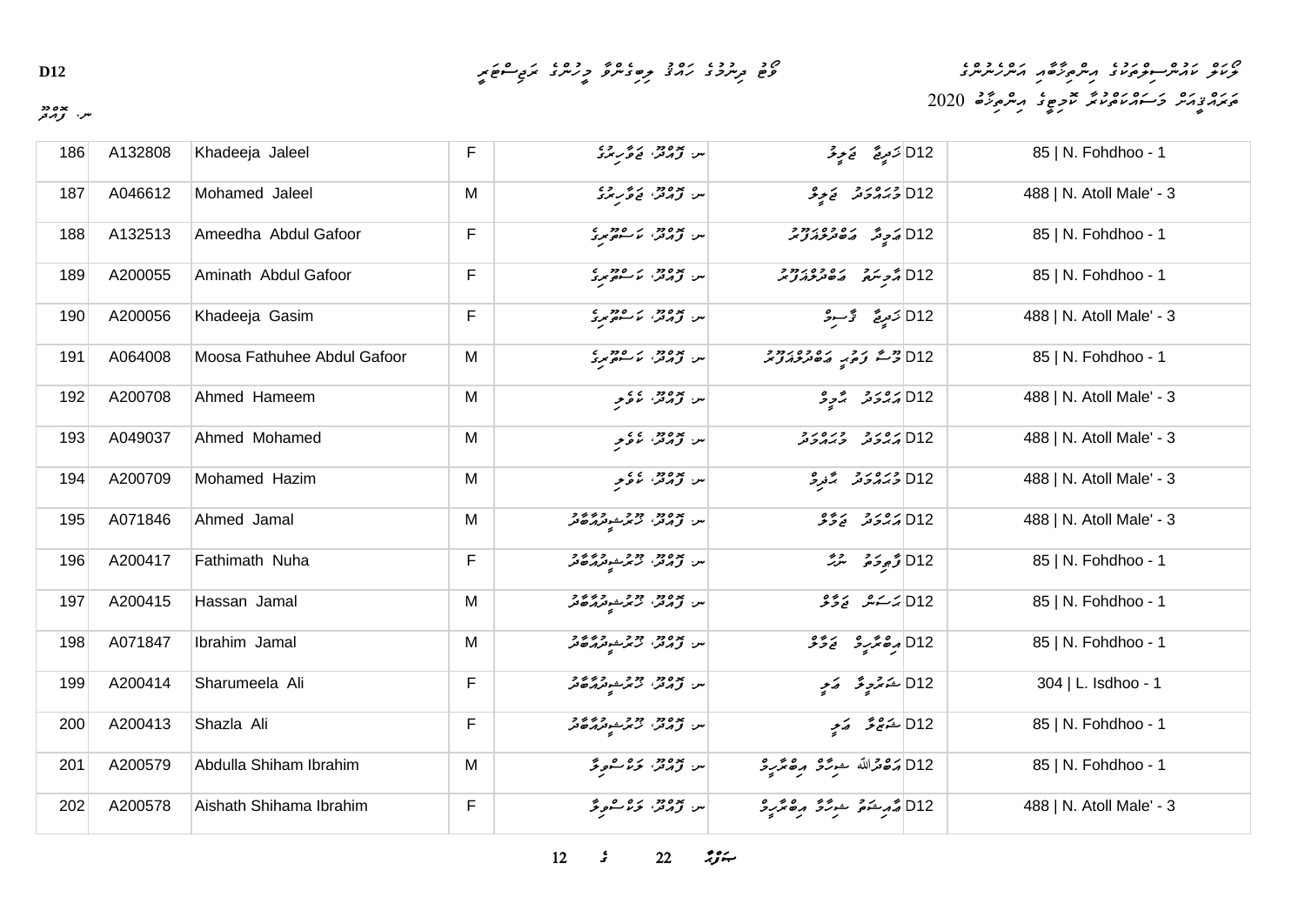*sCw7q7s5w7m< o<n9nOoAw7o< sCq;mAwBoEw7q<m; wBm;vB* م من المرة المرة المرة المرجع المرجع في المركبة 2020<br>مجم*د المريض المربوط المربع المرجع في المراجع المركبة* 

| 203 | A200577 | Ali Shiham Ibrahim     | M            | س پره دو ده شونگ                               | D12  رَمِ حرَّدَ العَامَّرِةِ                    | 85   N. Fohdhoo - 1      |
|-----|---------|------------------------|--------------|------------------------------------------------|--------------------------------------------------|--------------------------|
| 204 | A210638 | Fathimath Shama        | F            | س پرەدە برە ھەرتى                              | D12 <i>وُجوحَمْ</i> شَرَحَّ                      | 85   N. Fohdhoo - 1      |
| 205 | A200576 | Hafsa Ali              | F            | س پره دو ره صوڅ                                | D12 كەبىجە مەمىيە                                | 85   N. Fohdhoo - 1      |
| 206 | A200580 | Hussain Shiham         | M            | س پرەدە بەھ ھونگە                              | D12 پرڪ <i>ير بند جو شو</i> گر                   | 85   N. Fohdhoo - 1      |
| 207 | A202047 | Abdulla Nadheem        | M            | س پره ده وړ ک                                  | D12 مَەڤْتَراللە سَرَمْرِدْ                      | 85   N. Fohdhoo - 1      |
| 208 | A202045 | Ahmed Shaheem          | M            | س پیروژه څوک                                   | D12 <i>مَدْدَة حَدِدْ</i>                        | 85   N. Fohdhoo - 1      |
| 209 | A202042 | Mohamed Faheem         | M            | س تۇمەنتى ئەتىب                                | D12  <i>32,322 ق</i> رب <sup>9</sup>             | 85   N. Fohdhoo - 1      |
| 210 | A202043 | Moomina Moosa          | $\mathsf{F}$ | س پره ده څوک                                   | D12 دېمرمگر د حق                                 | 85   N. Fohdhoo - 1      |
| 211 | A200231 | Hassan Shaabin Ibrahim | M            | س پره دو. په پار                               | D12 ئەسەش ھ <sup>ى</sup> ھەش مەھە <i>تگەي</i> گە | 488   N. Atoll Male' - 3 |
| 212 | A041832 | Ibrahim Hassan         | M            | س پره دو. په په                                | D12  مەھ <i>مگرى</i> جەنئىس                      | 85   N. Fohdhoo - 1      |
| 213 | A095065 | Habeeba Yoosuf         | $\mathsf F$  | س بوه دو د کرد و د                             | D12 يُرْحَقُ مَرْسُورُ                           | 85   N. Fohdhoo - 1      |
| 214 | A200230 | Hamdhoona Hassan       | F            | س محوود بروبر ده.<br>س تورنس کوشی مرد          | D12 پروژش پرسکر                                  | 488   N. Atoll Male' - 3 |
| 215 | A093417 | Mohamed Aslam Hassan   | M            | س بیره در مرد د ،                              | D12 ويرورو كەشكى ئەسكىل                          | 488   N. Atoll Male' - 3 |
| 216 | A200229 | Zuhura Hassan          | F            | س پره دو.<br>س ترمانش، څاسي مرد                | D12 يوجيھ پر <i>سک</i> ھر                        | 85   N. Fohdhoo - 1      |
| 217 | A200007 | Ali Adham              | M            | יני "צמכה ו די די ה".<br>יני "צמבה" ביזהם יינג | D12  كەير كەن <i>دى</i> گ                        | 488   N. Atoll Male' - 3 |
| 218 | A200006 | Ibrahim Haleem Moosa   | M            | س بوه دو بر و ده و ع<br>س تو پرس د برخ سر      | D12 <sub>م</sub> ەنگەر تكوڭ ق <sup>مم</sup>      | 85   N. Fohdhoo - 1      |
| 219 | A200008 | Mohamed Idhuham        | M            | س بوه دو بروه و ،<br>س تو پرس د برخ سر         | D12  <i>32,352 بەنزگ</i> ۇ                       | 251   ADh. Dhangethi - 2 |

 $13$  *s*  $22$  *n***<sub>s</sub>**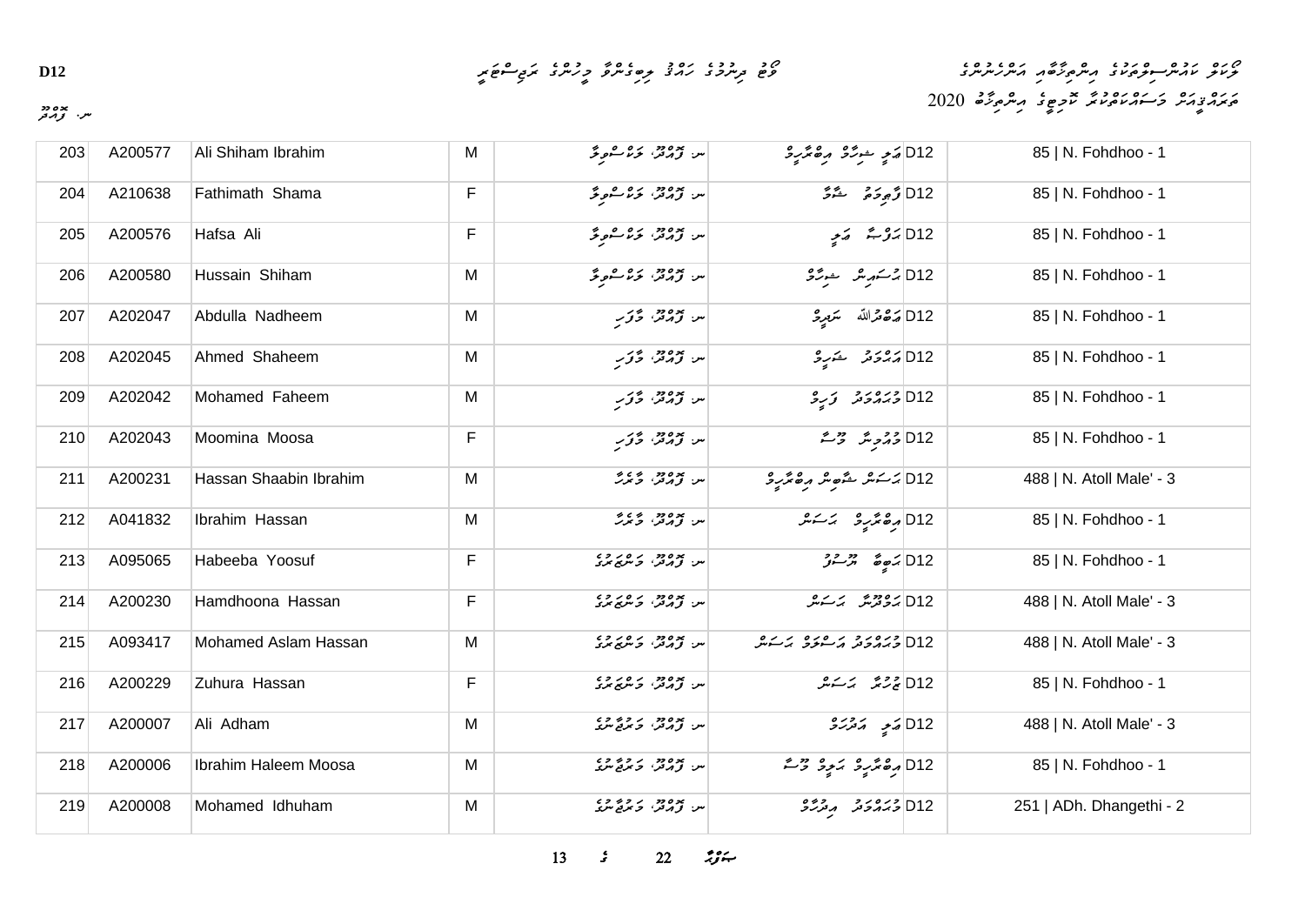*sCw7q7s5w7m< o<n9nOoAw7o< sCq;mAwBoEw7q<m; wBm;vB* م من المرة المرة المرة المرجع المرجع في المركبة 2020<br>مجم*د المريض المربوط المربع المرجع في المراجع المركبة* 

| 220 | A200559 | Afeefa Abdul Gafoor        | F           | س پوه ده رحمه   | D12 <i>ړو د ه</i> ومروز پر                               | 85   N. Fohdhoo - 1      |
|-----|---------|----------------------------|-------------|-----------------|----------------------------------------------------------|--------------------------|
| 221 | A063895 | Ahmed Shaheshaan           | M           | س پوه ده روبر   | D12 كەبرى ئەر ئىش ئەنگەنلەر D12                          | 85   N. Fohdhoo - 1      |
| 222 | A200564 | Aishath Maana              | F           | س پره ده رخ ک   | D12 مَّ مِسْمَعْ حَمَّةٌ مَّ                             | 85   N. Fohdhoo - 1      |
| 223 | A210635 | Aminath Muzna              | F           | س پوه ده رحمه   | D12 مٌ <i>جِينَهُ جَيْءَ مُ</i>                          | 85   N. Fohdhoo - 1      |
| 224 | A200565 | Fathimath Muna             | $\mathsf F$ | س پوه ده رحمه   | D12 <i>وُجِ دَيْرَ</i> حَيْرَ                            | 85   N. Fohdhoo - 1      |
| 225 | A200560 | Ibrahim Zaneem             | M           | س پره ده رخ ک   | D12 م <i>وڭ تۈرى ت</i> ى بېرى                            | 85   N. Fohdhoo - 1      |
| 226 | A200562 | Mariyam Shaheen            | $\mathsf F$ | س پوه ده رحمه   | D12 <i>وَ بُرْدَةْ</i> _ شَرِسْ _                        | 85   N. Fohdhoo - 1      |
| 227 | A126084 | Mohamed Mueen Moosa        | M           | س پوه ده رحمه   | D12 <i>ڈیزونو ڈی</i> ٹر ڈے                               | 85   N. Fohdhoo - 1      |
| 228 | A200566 | Moosa Faruhaan             | M           | س پوه ده رحمه   | D12 تۈنە ئەيزىمەتتە                                      | 85   N. Fohdhoo - 1      |
| 229 | A001017 | Abdul Hameed Moosa         | M           | س پروژه چرمگی   | D12 كەھەر بۇرى ق <sup>ەم</sup> گە                        | 85   N. Fohdhoo - 1      |
| 230 | A210633 | Ali Janan Ahmed            | M           | س پرووډ، چرنگنج | D12 كەبىي بى ئۇنىڭ كەبر <i>ە د</i> ىر                    | 488   N. Atoll Male' - 3 |
| 231 | A210634 | Aminath Shaha Nizam        | F           | س تورور و شرچ   | D12 مَّ حِ سَمَّى حَدَثَ سِمَّةً وَ                      | 488   N. Atoll Male' - 3 |
| 232 | A200421 | Mariyam Nabaa Nizam        | $\mathsf F$ | س پره ده پر شي  | D12 <i>وَبُرْدَدْ سَهَّ سِهْ</i> رُ                      | 85   N. Fohdhoo - 1      |
| 233 | A128586 | Mohamed Nihad Abdul Hameed | M           | س پره در پرچ    | D12 <i>دره د د</i> سرگتر مەمدى د د                       | 85   N. Fohdhoo - 1      |
| 234 | A093382 | Naazlee Hameed             | $\mathsf F$ | س پرووډ، چرنگنج | D12 بڻھ <i>۾ ب</i> کوپٽر                                 | 488   N. Atoll Male' - 3 |
| 235 | A200420 | Naazneen Hameed            | F           | س توروژ، ویژهی  | D12 مَّرْچْ س <sub>ِر</sub> ىتْر ك <sub>َ</sub> رْجِةْرْ | 488   N. Atoll Male' - 3 |
| 236 | A000978 | Nazima Hameed              | F           | س تومین و شرچ   | D12 سَمْوِدَ - بَرْدٍ مَرْ                               | 85   N. Fohdhoo - 1      |

 $14$  *s*  $22$   $23$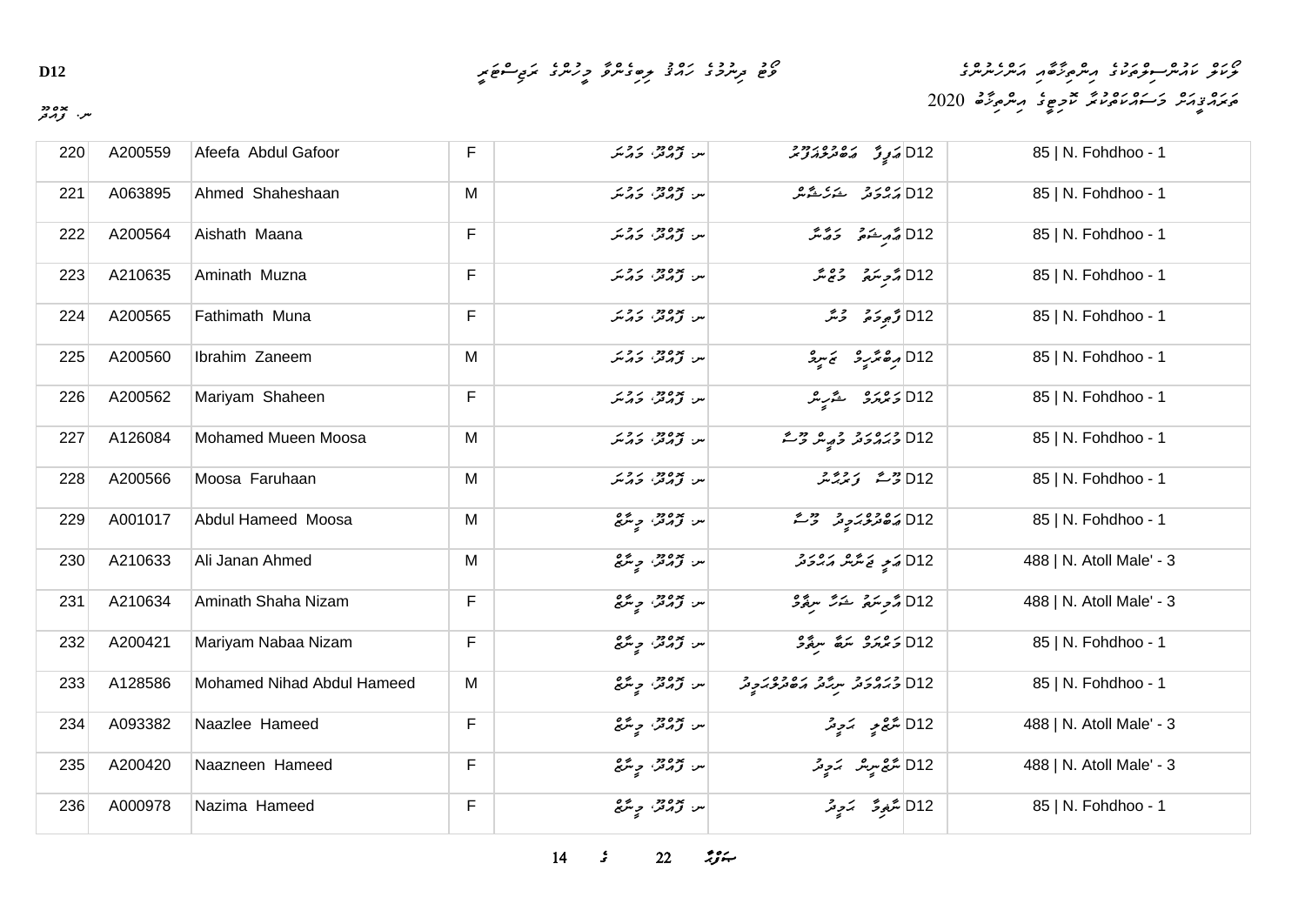*sCw7q7s5w7m< o<n9nOoAw7o< sCq;mAwBoEw7q<m; wBm;vB* م من المرة المرة المرة المرجع المرجع في المركبة 2020<br>مجم*د المريض المربوط المربع المرجع في المراجع المركبة* 

| 237 | A111630 | Nishreen Hameed      | F           | س تومین و شرچ                                  | D12 سرڪمبرنگر ڪر <i>چ</i> وگر                                                                                                                                                                                                  | 488   N. Atoll Male' - 3 |
|-----|---------|----------------------|-------------|------------------------------------------------|--------------------------------------------------------------------------------------------------------------------------------------------------------------------------------------------------------------------------------|--------------------------|
| 238 | A086806 | Waheeda Moosa        | $\mathsf F$ | س پرووډ، چرنگنج                                | D12 حَدِيثَرِ وَيْتَ =ُ                                                                                                                                                                                                        | 85   N. Fohdhoo - 1      |
| 239 | A200387 | Ali Hisham           | M           | س پره دو.<br>س ترمانش جاندنج                   | D12 <i>حکي رِڪُو</i> ُ                                                                                                                                                                                                         | 85   N. Fohdhoo - 1      |
| 240 | A200054 | Hafeeza Abdul Gafoor | $\mathsf F$ | س پره در پرې                                   | D12 يَرُوڤُ صَصْغَرْ فَرَمْ فَرَ                                                                                                                                                                                               | 85   N. Fohdhoo - 1      |
| 241 | A200385 | Ibrahim Rameez       | M           | س پره دو.<br>س ترمانو، جانگان                  | D12 <sub>مو</sub> ھ مگرچ گھرچ تھ                                                                                                                                                                                               | 85   N. Fohdhoo - 1      |
| 242 | A200389 | Mohamed Huzaam       | M           | س تورود. و پژي                                 | D12 <i>جەنگە جۇ جۇ</i> ج                                                                                                                                                                                                       | 85   N. Fohdhoo - 1      |
| 243 | A200383 | Aishath Wasma        | F           | س پره ده و در                                  | D12 مەم ھەرقىدى كەن ئاسىرى ئايتىلار ئىسى ئاسىرى ئايتىلار ئايتىلار ئايتىلار ئاسىرى ئاسىرى ئاسىرى ئايتىلار ئاسا<br>مەم ئاسىرى ئاسىرى ئاسىرى ئاسىرى ئاسىرى ئاسىرى ئاسىرى ئاسىرى ئاسىرى ئاسىرى ئاسىرى ئاسا ئاسا ئاسا ئاسا ئاسا ئاس | 488   N. Atoll Male' - 3 |
| 244 | A025732 | Mohamed Waseem       | M           | س پره دو و د                                   | D12 <i>\$ پروژنز غ-ب</i> و                                                                                                                                                                                                     | 488   N. Atoll Male' - 3 |
| 245 | A218421 | Moosa Wisam Waseem   | M           | س پره دو و د                                   | D12 تۇشە <sub>مۇ</sub> شۇ ئەس <sub>ى</sub> ۋ                                                                                                                                                                                   | 85   N. Fohdhoo - 1      |
| 246 | A077601 | Abdul Muhusin Ali    | M           | س محمد و ده در ه                               | D12 <i>چەقەقەقەترىش چ</i> ېر                                                                                                                                                                                                   | 488   N. Atoll Male' - 3 |
| 247 | A200010 | Ali Easa             | M           | س بوه دو د و د د د د<br>س تو ماندا او شوموس    | D12 <i>ڇپ ڇپ</i> ءَ                                                                                                                                                                                                            | 85   N. Fohdhoo - 1      |
| 248 | A034896 | Hassan Zahid Ali     | M           | س محمد و در د                                  | D12 پزشکر گاريز کامير                                                                                                                                                                                                          | 85   N. Fohdhoo - 1      |
| 249 | A200012 | Hussain Zahid Ali    | M           | بر برودد و و در د<br>س تورور، و شومونوی        | D12 ترىتىمبەنلا <i>چ بەنگە مەي</i>                                                                                                                                                                                             | 85   N. Fohdhoo - 1      |
| 250 | A148968 | Mariyam Moosa        | $\mathsf F$ | س بوه دو ده و در در د<br>س تو مرتبر و شومونبری | D12 كەبەر تەرىپە                                                                                                                                                                                                               | 85   N. Fohdhoo - 1      |
| 251 | A130839 | Nasreena Ali         | F           | س محمد و در د                                  | D12 <i>مَرْ-مْ</i> رِمَّر - رَمِّي                                                                                                                                                                                             | 85   N. Fohdhoo - 1      |
| 252 | A200011 | Zaahidaa Ali         | $\mathsf F$ | س مورد و در د                                  | D12 تج برمثر – م <i>ج</i> رٍ                                                                                                                                                                                                   | 85   N. Fohdhoo - 1      |
| 253 | A202135 | Abdulla Shamy        | M           | س ژوژش سرے                                     | D12 مَرْحَمْرَاللّه    مُتَّعْرِ                                                                                                                                                                                               | 85   N. Fohdhoo - 1      |

 $15$  *s*  $22$  *n***<sub>s</sub>** $\frac{2}{5}$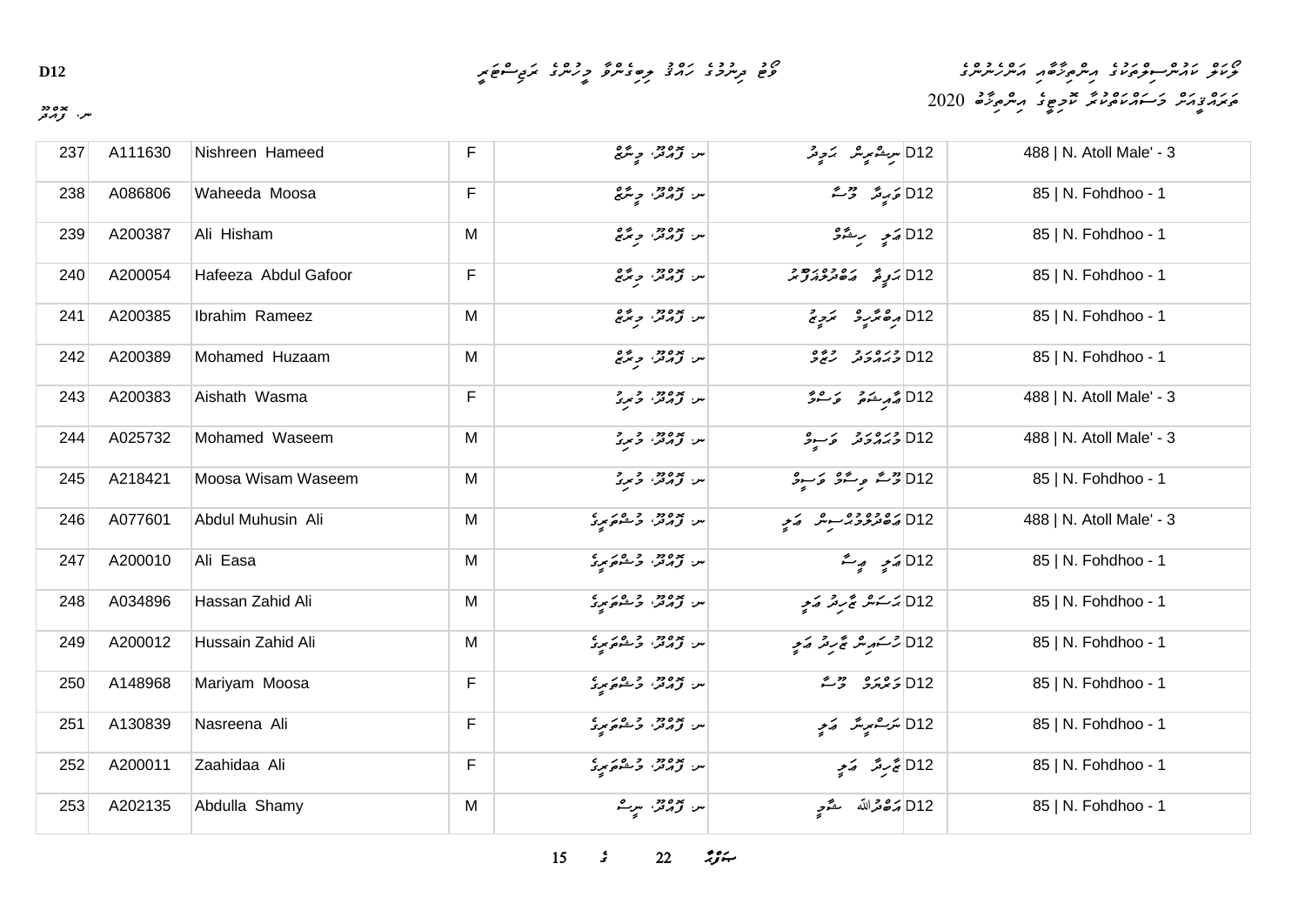*sCw7q7s5w7m< o<n9nOoAw7o< sCq;mAwBoEw7q<m; wBm;vB* م من المرة المرة المرة المرجع المرجع في المركبة 2020<br>مجم*د المريض المربوط المربع المرجع في المراجع المركبة* 

| 254 | A202132 | Fathimath Salwa             | $\mathsf F$ | س تورود. سرے                 | D12 تۇ <sub>ج</sub> وخۇ سىۋۇ                                                                                   | 488   N. Atoll Male' - 3    |
|-----|---------|-----------------------------|-------------|------------------------------|----------------------------------------------------------------------------------------------------------------|-----------------------------|
| 255 | A127795 | Mariyam Shifa Mohamed       | F           | س پرووړ، سرگ                 | D12 كەيمەك ھەرق كەيمەدىر                                                                                       | 488   N. Atoll Male' - 3    |
| 256 | A202064 | Mohamed Saeed Abdul Raheem  | M           | س پروود سرے                  | D12  37,070 سكورثر وكافلهم تمدير و                                                                             | 85   N. Fohdhoo - 1         |
| 257 | A202066 | Saazlee Saeed               | $\mathsf F$ | س موجود سرے                  | D12 ڪيٽمو ڪ <i>وپ</i> ٽر                                                                                       | 85   N. Fohdhoo - 1         |
| 258 | A202065 | Shamla Ali                  | F           | س پروور سرے                  | D12 ڪري <sub>ھ</sub> و                                                                                         | 85   N. Fohdhoo - 1         |
| 259 | A200013 | Ahmed Zaidh                 | M           | ייני צומצי יינול             | D12 كەرىمى ئىم ئىقرىتىلىكى ئىقتىلاش ئىقتىك ئىقتىك ئىقتىك ئىقتىك ئىقتى ئىقتىك ئىقتى ئىقتى ئىقتى ئىقتى ئىقتى ئىق | 639   Vilimale', Ehenihen-4 |
| 260 | A011735 | Mohamed Zahir Ali           | M           | ייני צמבלי יינג              | D12 <i>ڈیزودو چی پر م</i> یو                                                                                   | 85   N. Fohdhoo - 1         |
| 261 | A200343 | Nasma Naseer                | F           | س محمد من سر                 | D12 ىزىشۇ - س <i>تىبەي</i> تى                                                                                  | 85   N. Fohdhoo - 1         |
| 262 | A032146 | Ahmed Nizam                 | M           | س موجود سمدے                 | D12 <i>252.5 سِمَّةٌ 5</i>                                                                                     | 85   N. Fohdhoo - 1         |
| 263 | A200524 | Aishath Nahaa Nizaam        | F           | س پره ده شمېر ه              | D12 مَّ مِ شَمَّ سَرَّ سِمَّةٌ وَ                                                                              | 85   N. Fohdhoo - 1         |
| 264 | A200518 | Fathimath Nasiha            | $\mathsf F$ | س ومصر شهر ے                 | D12 <i>وُّجِودَةْ</i> مُ <i>رْسِدةْ</i>                                                                        | 85   N. Fohdhoo - 1         |
| 265 | A200523 | <b>Mohamed Nisham Nizam</b> | M           | س پوه ده شمېر ه              | D12 <i>\$نەۋەقر سىشۇ سىۋ</i> ۇ                                                                                 | 85   N. Fohdhoo - 1         |
| 266 | A079737 | Abdulla Mufeed              | M           | س پره دو.<br>س تربرس سرڪس    | D12 مَەھتراللە ئ <i>ۇي</i> تر                                                                                  | 488   N. Atoll Male' - 3    |
| 267 | A098936 | Ahmed Nasih                 | M           | س تورومي سيڪس                | D12 <i>كەندى تىلى بىلى</i> ئىسىدى بىر                                                                          | 85   N. Fohdhoo - 1         |
| 268 | A200520 | Aishath Nadheema            | F           | س تورومي سيڪس                | D12 مُگرِ شَوَ مَرَ مَرِ حَ                                                                                    | 85   N. Fohdhoo - 1         |
| 269 | A200522 | Aminath Nuzuhath            | F           | س پره دو.<br>س ترمانش سرڪائش | D12 مَّ مِ سَمَّ مِ مَعْرَبَهُمْ                                                                               | 308   L. Gan - 1            |
| 270 | A200525 | Haleemath Nashwa            | F           | س توردر سرگر                 | D12 <i>بَرْجِ دَة</i> مَرْشَرَّ                                                                                | 85   N. Fohdhoo - 1         |

 $16$  *s* 22  $29$   $-$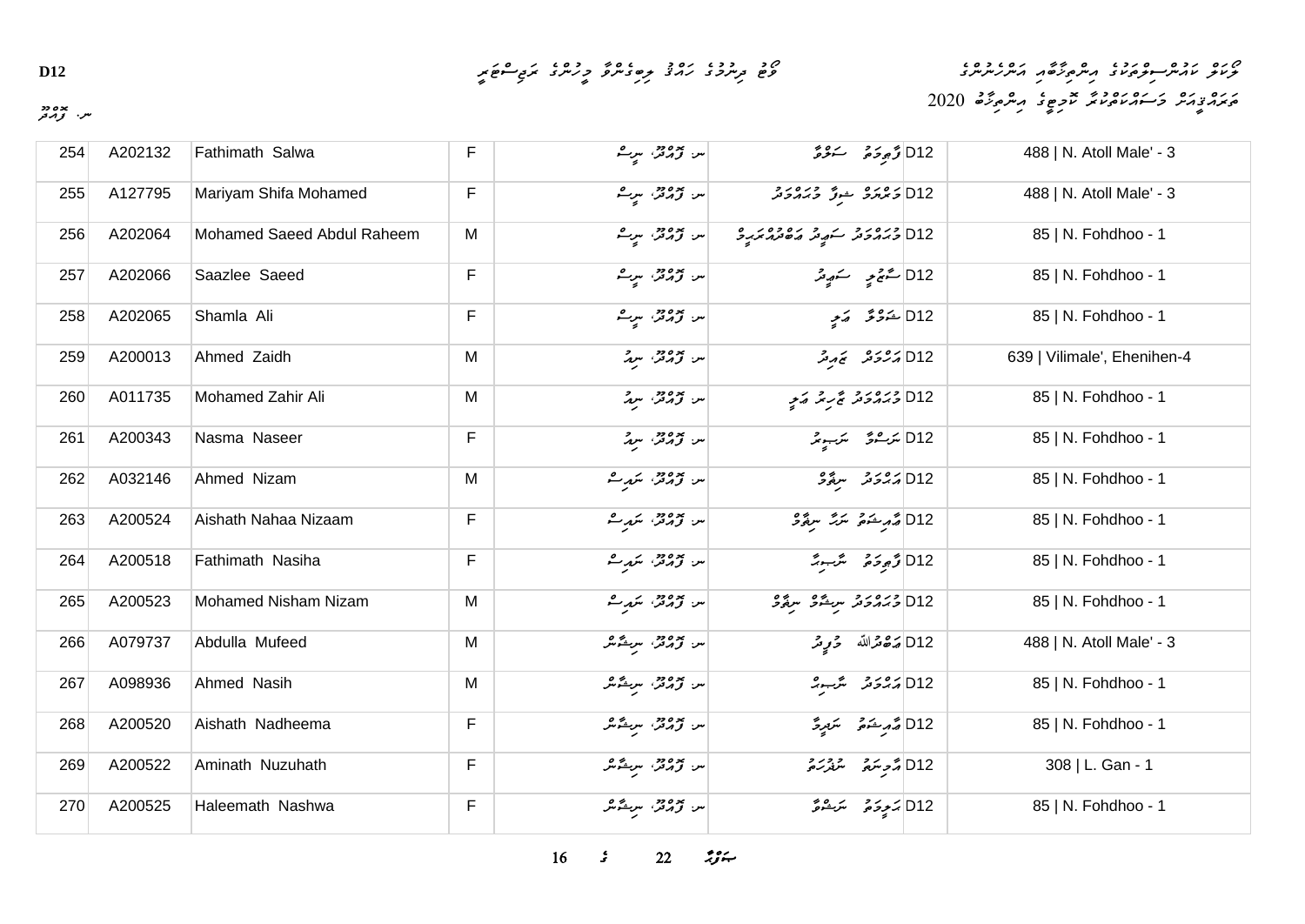*sCw7q7s5w7m< o<n9nOoAw7o< sCq;mAwBoEw7q<m; wBm;vB* م من المرة المرة المرة المرجع المرجع في المركبة 2020<br>مجم*د المريض المربوط المربع المرجع في المراجع المركبة* 

| 271 | A200526 | Hawwa Nafhaa                 | F           | س پره دو.<br>س تربرس سرڪو                | D12 يَرْدُوَّ سَمْدُبَّ                             | 85   N. Fohdhoo - 1      |
|-----|---------|------------------------------|-------------|------------------------------------------|-----------------------------------------------------|--------------------------|
| 272 | A200521 | Ibrahim Naeem                | M           | س تورود. سرگرمگر                         | D12 مەھ <i>مگرى</i> ئاسىم يىلىنى ئىل                | 85   N. Fohdhoo - 1      |
| 273 | A200519 | Mariyam Nazeeha              | F           | س پرووو سرگرمگر                          | D12 كەنزىرى سىن <sub>ى</sub> رىتى                   | 85   N. Fohdhoo - 1      |
| 274 | A099328 | <b>Mohamed Naseer Easa</b>   | M           | س پره دو. سرڪر                           | D12 <i>وُيُرُوُدُو مُرْسِيرُ مِ</i> سَّ             | 85   N. Fohdhoo - 1      |
| 275 | A200517 | Rameeza Abdul Gadir          | $\mathsf F$ | س پرووو سرڪر                             | D12 <i>تزوِيحَ - مَا هُ تَرْوُ ذُّبِيرْ</i>         | 85   N. Fohdhoo - 1      |
| 276 | A079839 | Ahmed Firaq Abdul Samad      | M           | س پره دو. دو دي                          | D12 <i>הייכית و بره و وه ب</i> ر د                  | 85   N. Fohdhoo - 1      |
| 277 | A137811 | Aishath Saleem Abdul Samad   | $\mathsf F$ | س پره دو دو ده                           | D12 <i>مەم شەم كىنوچ مەھەرمىدى</i> بو               | 488   N. Atoll Male' - 3 |
| 278 | A051251 | Asima Abdul Samad            | $\mathsf F$ | س پوه دو. دو دي                          | D12 م <sup>ۇ</sup> سى <i>رۇ مەھەرمىدى تەر</i>       | 488   N. Atoll Male' - 3 |
| 279 | A200005 | Mohamed Afras                | M           | س پره دو. دو ده                          | D12 <i>ۋېرەدىن مۇنۇ</i> گ                           | 488   N. Atoll Male' - 3 |
| 280 | A210630 | Ali Shafraz Shareef          | M           | س پوه دو. پژگوه                          | D12 كەمچ خەرگەمى خەمرىر                             | 85   N. Fohdhoo - 1      |
| 281 | A200380 | Fathimath Raniya             | F           | س پره دو. پژگره څ                        | D12 ۇ <sub>م</sub> وخ <sub>ى</sub> ق ئىرى <i>دۇ</i> | 85   N. Fohdhoo - 1      |
| 282 | A200376 | <b>Ibrahim Shareef Moosa</b> | M           | س پوه ده. پژگوه                          | D12 مەھەر ئەھمىرى تۇ شەرىكىت                        | 85   N. Fohdhoo - 1      |
| 283 | A200382 | Mohamed Safraaz Shareef      | M           | س پره دو. پر ده پر                       | D12 <i>ۋېرە دۇ. خۇنگى</i> ر خ <i>ەيرۇ</i>           | 85   N. Fohdhoo - 1      |
| 284 | A200188 | Ramziyya Mohamed             | F           | س پره دو. پر ۵۰۰                         | D12 <i>بَرْدْ بِهِ مَدْ حَدَمْ دَوْ</i> رَ          | 85   N. Fohdhoo - 1      |
| 285 | A200039 | Aishath Raufa                | F           | ת צפרד גפאדים<br>תי צמבי המעשיב          | D12 مەم ئىقىمە ئىمەرىخ                              | 85   N. Fohdhoo - 1      |
| 286 | A200408 | Aminath Rasfa                | F           | س بره در بر میره بر<br>س ق.م.مر بر سر سر | D12 گەج ئىرىم ئىم ئىر ئىسىر                         | 85   N. Fohdhoo - 1      |
| 287 | A200407 | Hassan Ilham                 | M           | ייט בסמי גם בישוב.<br>ייט צמבט המינועות  | D12 بزشکر م <i>وڈڈ</i>                              | 85   N. Fohdhoo - 1      |

 $17$  *s*  $22$   $29$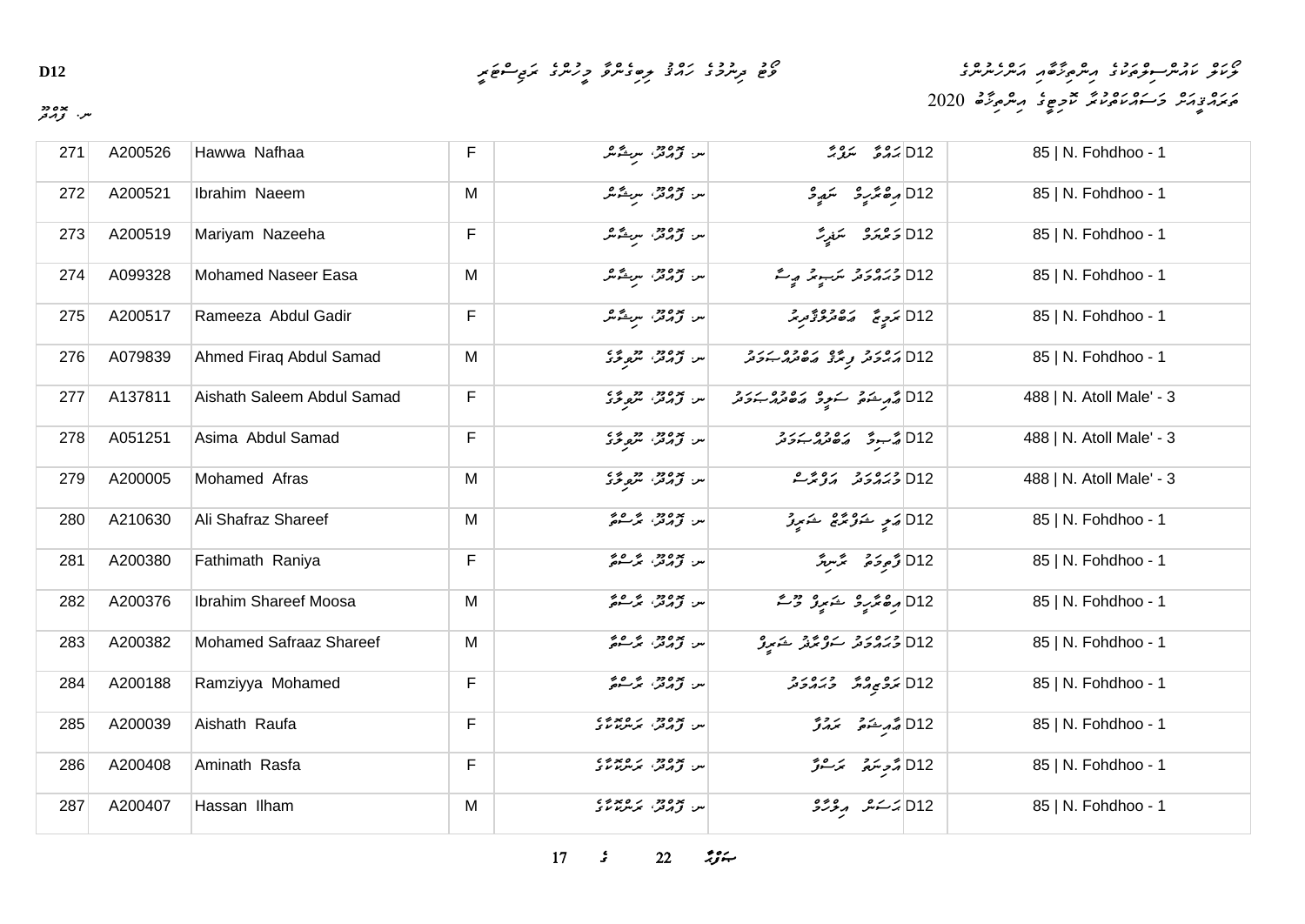*sCw7q7s5w7m< o<n9nOoAw7o< sCq;mAwBoEw7q<m; wBm;vB* م من المرة المرة المرة المرجع المرجع في المركبة 2020<br>مجم*د المريض المربوط المربع المرجع في المراجع المركبة* 

| 288 | A200038 | Ibrahim Rasheed Hassan | M           | س مودود بر دموده<br>س قرارتر، مرس                                                                                                                                                                                               | D12 م <i>ِ ۾ مُگرِ جُ مَرَ شومَہ مَرَ سَ</i> مَرُ     | 85   N. Fohdhoo - 1         |
|-----|---------|------------------------|-------------|---------------------------------------------------------------------------------------------------------------------------------------------------------------------------------------------------------------------------------|-------------------------------------------------------|-----------------------------|
| 289 | A206810 | Mohamed Allam Rasheedh | M           | יתי צפר בי גם ביבי בי<br>ייתי צבר בי האינו אינו בי                                                                                                                                                                              | D12 <i>وبروزو بروؤو برخو</i> تر                       | 488   N. Atoll Male' - 3    |
| 290 | A200403 | Rahma Abdul Hakeem     | F           | ות הממין המיניים בין המודעים בין המודעים בין המודעים בין המודעים בין המודעים בין המודעים בין המודעים בין המודע<br>המודעים בין המודעים בין המודעים בין המודעים בין המודעים בין המודעים בין המודעים בין המודעים בין המודעים בין ה | D12 يَرْيَرُّ مَەھْرَىْرَىدۇ.                         | 488   N. Atoll Male' - 3    |
| 291 | A200269 | Adam Rasheed Mohamed   | M           | 2, 2, 0, 0, 0, 0, 0, 0,                                                                                                                                                                                                         | D12 مُحَمَّدٌ مَرْجُومٌ وَبَرْمُ وَمَ                 | 85   N. Fohdhoo - 1         |
| 292 | A200266 | Ahmed Nizar Ali        | M           | س محمد مع در د ه                                                                                                                                                                                                                | D12 كەبرى قىر سىنى ئىر كەب                            | 85   N. Fohdhoo - 1         |
| 293 | A151953 | Aishath Reena          | $\mathsf F$ | س بوه دو به دورو ه                                                                                                                                                                                                              | D12 م <i>ۇم شۇم</i> مېڭر                              | 85   N. Fohdhoo - 1         |
| 294 | A200267 | Ali Rifath Mohamed     | M           | س بوه ده په در ده و                                                                                                                                                                                                             | D12 كەي بىر <i>ۇك قەتەم</i> دىر                       | 85   N. Fohdhoo - 1         |
| 295 | A200066 | Ameena Ali             | $\mathsf F$ | $\begin{array}{cc} 0.2200 & 0.028 \\ -0.2200 & 0.0000 \end{array}$                                                                                                                                                              | D12 ک <sup>ے</sup> چ <sup>س</sup> گر کے مح            | 85   N. Fohdhoo - 1         |
| 296 | A200270 | Hussain Rasheed        | M           |                                                                                                                                                                                                                                 | D12 پر کے مرکز میں مرکز کے مقدم                       | 251   ADh. Dhangethi - 2    |
| 297 | A200272 | Mariyam Nufa           | F           | س بوه دو به عام دوره.<br>س تواریخ برو برای                                                                                                                                                                                      | D12 دَيْرْتَرْ شَ                                     | 85   N. Fohdhoo - 1         |
| 298 | A200265 | Mohamed Rauf Ali       | M           | س موه ده عام در ده.                                                                                                                                                                                                             | D12 <i>בُגביבת יבביר בֿיבַ</i>                        | 85   N. Fohdhoo - 1         |
| 299 | A200805 | Aishath Shauna         | $\mathsf F$ | س پره ده شر                                                                                                                                                                                                                     | D12 م <i>ەرىشەق خەم</i> ەش                            | 639   Vilimale', Ehenihen-4 |
| 300 | A200800 | Ali Sameer Ibrahim     | M           | س پوه ده شکړ                                                                                                                                                                                                                    | D12 <i>ھَ جِ سَوِيرْ م</i> ِھْتَر <i>ُ</i> يْرَ مِ    | 85   N. Fohdhoo - 1         |
| 301 | A200804 | Aminath Suzuna         | $\mathsf F$ | س پره ده شر                                                                                                                                                                                                                     | D12 مَّ صِبَع <sub>َة م</sub> ِسَمَّة مِسَّمَّة مِسَّ | 639   Vilimale', Ehenihen-4 |
| 302 | A128126 | Fathimath Sana         | F           | س پوه ده گړ                                                                                                                                                                                                                     | D12 ۇ <sub>جو</sub> خۇ سەمىگە                         | 639   Vilimale', Ehenihen-4 |
| 303 | A200803 | Mariyam Siuna          | $\mathsf F$ | س پوه ده شمې                                                                                                                                                                                                                    | D12 <i>5 بروگر جسوم</i> گر                            | 639   Vilimale', Ehenihen-4 |
| 304 | A200807 | Mohamed Ameen          | M           | س پره دو.<br>س ژوفر، سگړ                                                                                                                                                                                                        | D12 <i>\$22.2 كەچ</i> ىر                              | 85   N. Fohdhoo - 1         |

 $18$  *s*  $22$  *n***<sub>s</sub>**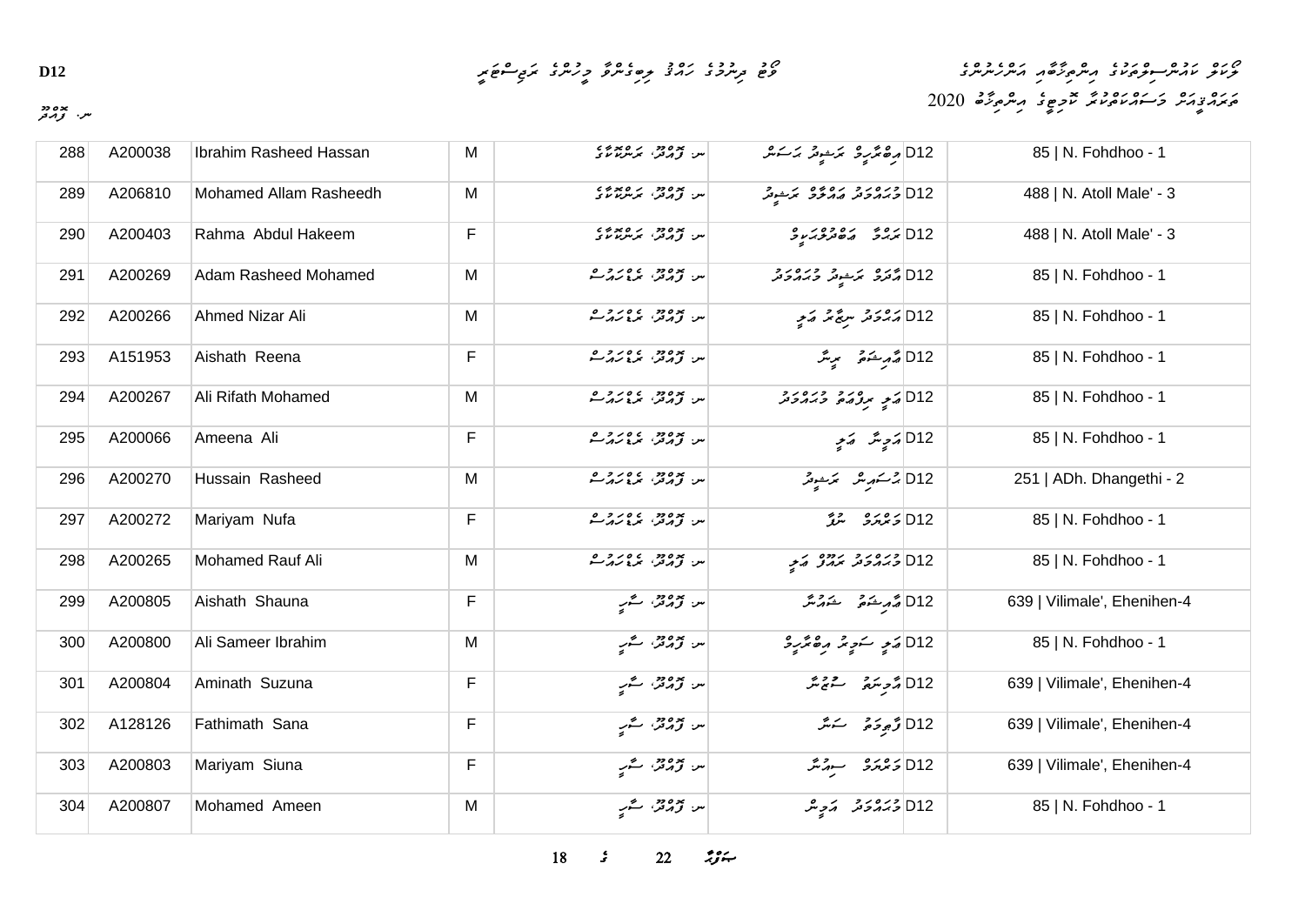*sCw7q7s5w7m< o<n9nOoAw7o< sCq;mAwBoEw7q<m; wBm;vB* م من المرة المرة المرة المرجع المرجع في المركبة 2020<br>مجم*د المريض المربوط المربع المرجع في المراجع المركبة* 

| 305 | A125369 | Samiya Mohamed         | F           | س پوه دو.<br>س تواريخ سگړ         | D12 جُوءَ وَبَرُودَتَر                                                                                               | 639   Vilimale', Ehenihen-4    |
|-----|---------|------------------------|-------------|-----------------------------------|----------------------------------------------------------------------------------------------------------------------|--------------------------------|
| 306 | A125242 | Abdulla Shuhail        | M           | س پوه ده. گري                     | D12  رَجْعَة اللَّهُ شَمَرَ مِرْعَ                                                                                   | 488   N. Atoll Male' - 3       |
| 307 | A128122 | Aishath Shahula        | F           | س تۇرقۇ، سەربۇ                    | D12 م <i>ەم شىم ئىشى</i> ئىشقى كەنتى ئىشتى ئىشتى ئىشتە ئىشتە ئىشتە ئىشتە ئىشتە ئىشتە ئىشتە ئىشتە ئىشتە ئىشتە ئىشتە ئ | 556   Hulhumale', Ehenihen - 4 |
| 308 | A202143 | Ali Nabeel             | M           | س پروژه گرو                       | D12 <i>مَ</i> حٍ سَھِعٌ                                                                                              | 556   Hulhumale', Ehenihen - 4 |
| 309 | A202145 | Fathimath Saaidha      | $\mathsf F$ | س پره ده شرقی                     | D12 ۇ <sub>ج</sub> وڭ شەرىتى                                                                                         | 556   Hulhumale', Ehenihen - 4 |
| 310 | A202146 | Hussain Zajil Ahmed    | M           | س پره ده شرقی                     | D12 يُرْسَمبِ مَرْ فَرَّمِي حَرَّ مَ <i>بْرُوَمْر</i> َ                                                              | 556   Hulhumale', Ehenihen - 4 |
| 311 | A114749 | Ibrahim Simal          | M           | س تۇرىق شەرىخ                     | D12 م <i>وڭ ئۇر</i> ۇ سو <i>ڈ</i> ۇ                                                                                  | 556   Hulhumale', Ehenihen - 4 |
| 312 | A062638 | Mohamed Adhil          | M           | س پره ده شرقی                     | D12 <i>وُبَرُوُدَوْ</i> ک <sup>و</sup> مِروْ                                                                         | 85   N. Fohdhoo - 1            |
| 313 | A093389 | Ahmed Adeel            | M           | س پره در شوره                     | D12 كەنزى قىر كەرىمى ئىل                                                                                             | 85   N. Fohdhoo - 1            |
| 314 | A111650 | Ali Shakeel            | M           | س پوه دو.<br>س نو مرتش شومری      | D12  ر <sub>َمح</sub> ش <sub>َم</sub> وء                                                                             | 488   N. Atoll Male' - 3       |
| 315 | A138099 | Asima Yoosuf           | F           | س پره در شوده                     | D12 پھر پر پور پور                                                                                                   | 85   N. Fohdhoo - 1            |
| 316 | A200429 | Ibrahim Adhlee         | M           | س پوه دو.<br>س تو پرتر، سوټري     | D12 م <i>ەھتىبەۋ مەم</i> تى <i>پ</i>                                                                                 | 85   N. Fohdhoo - 1            |
| 317 | A200431 | Mariyam Amal           | F           | س پره در شعري                     | D12 <i>خەمگۇ ئۇ</i> مۇ                                                                                               | 85   N. Fohdhoo - 1            |
| 318 | A106363 | Mohamed Moosa          | M           | س پره دو.<br>س تو پرتر، گويري     | D12 <i>جەنبەدى بى</i> ر                                                                                              | 85   N. Fohdhoo - 1            |
| 319 | A106365 | Moosa Anil             | M           | س پوه دو.<br>س نو مرتش شومری      | D12 چريگر ڪي سرچڪ                                                                                                    | 85   N. Fohdhoo - 1            |
| 320 | A200001 | Inaya Abdul Raheem     | F           | بر ده دو.<br>س ژوند، سنتره برنادی | D12 مەش <i>ۇر مەھەمدىر ۋ</i>                                                                                         | 488   N. Atoll Male' - 3       |
| 321 | A058940 | Mohamed Waheed Ibrahim | M           | اس وەدە سوسەس                     | D12 <i>وُبَهُ وَبُرٍ وَبِيدٌ وِهُ بُرُو</i> ڤِ                                                                       | 488   N. Atoll Male' - 3       |

 $19$  *s*  $22$  *n***<sub>s</sub>**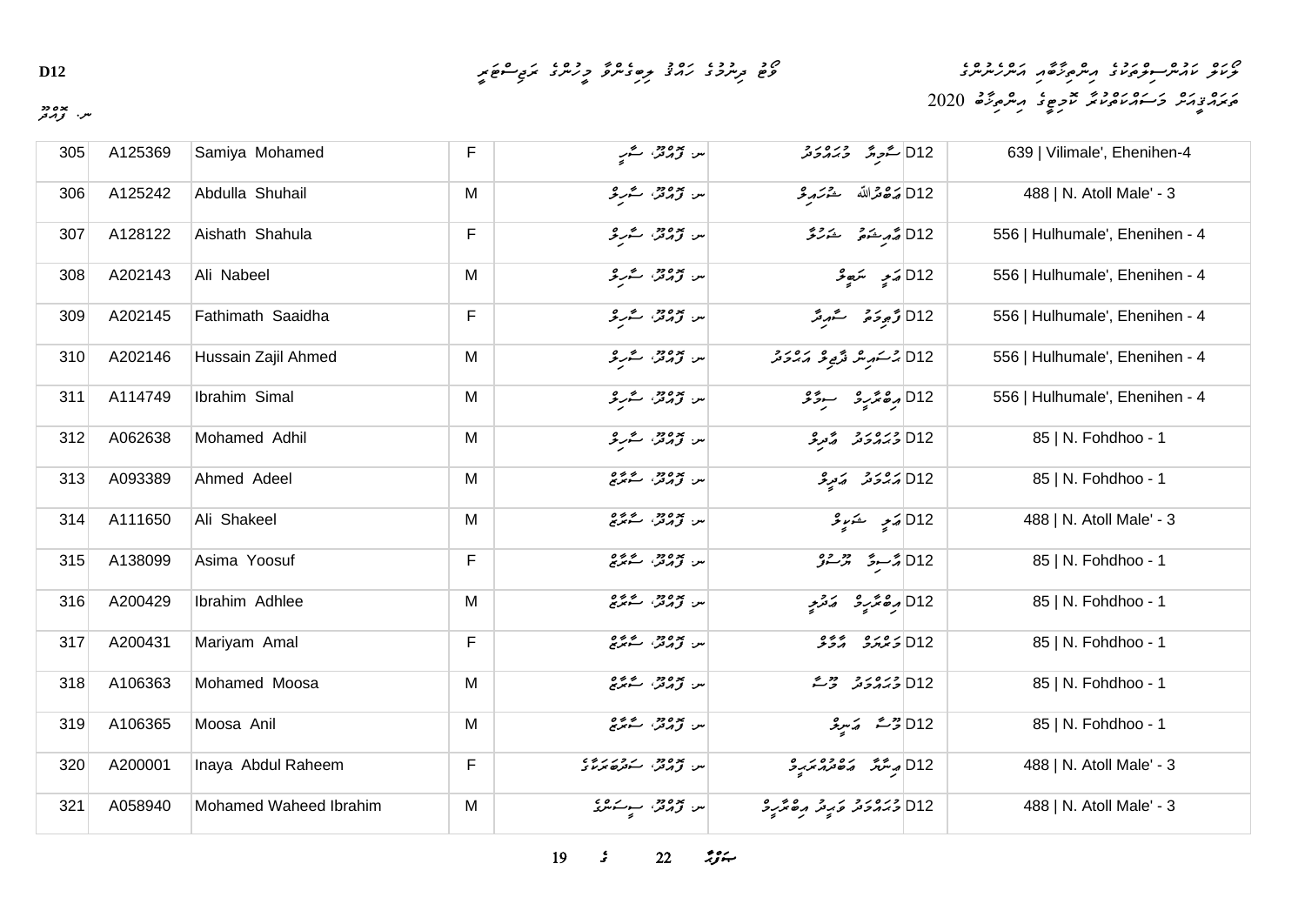*sCw7q7s5w7m< o<n9nOoAw7o< sCq;mAwBoEw7q<m; wBm;vB* م من المرة المرة المرة المرجع المرجع في المركبة 2020<br>مجم*د المريض المربوط المربع المرجع في المراجع المركبة* 

| 322 | A200716 | Ahmed Waheed Hassan | M            | س تۇرتىر، سوزىگە       | D12  كەبۇبىق كەرىق ئەسكەنلە                 | 85   N. Fohdhoo - 1      |
|-----|---------|---------------------|--------------|------------------------|---------------------------------------------|--------------------------|
| 323 | A200719 | Aminath Khizaama    | F            | س نورود. سوژنگر        | D12 مَّ حِسَمَ <sub>ّة سِ</sub> يَّ حَ      | 85   N. Fohdhoo - 1      |
| 324 | A200720 | Fathimath Jumanaa   | F            | س پره ده سوره          | D12 تَ <i>مِ حَقَّ</i> مَحَمَّد             | 85   N. Fohdhoo - 1      |
| 325 | A200717 | Ramiza Ibrahim      | $\mathsf{F}$ | س پره ده سوره          | D12 بَرْدِيَّ مِصْرَبِّرِدْ                 | 85   N. Fohdhoo - 1      |
| 326 | A200718 | Sheeza Ahmed Waheed | F            | س پوه ده سوکر          | D12  سُوِيَّ كَمَدُوَكَّرُ كَابِرِيْرُ      | 85   N. Fohdhoo - 1      |
| 327 | A065268 | Abdul Shakoor Ahmed | M            | س برەدە سىر شەھرىگە    | D12 مەھەرمەدە بەرەر دەر                     | 488   N. Atoll Male' - 3 |
| 328 | A102983 | Abdulla Mohamed     | M            | س تۇرتر، سىرسىرىدىگە   | D12 مَەھْتَراللە جەمەدىر                    | 85   N. Fohdhoo - 1      |
| 329 | A200423 | Ali Faaiq           | M            | س تۇرتىر، سىرسىتىدۇ ئى | D12  رَمٍ کَ <sup>م</sup> َ بِرِ تَحْ       | 85   N. Fohdhoo - 1      |
| 330 | A105214 | Faheema Ali         | F            | س تەرەپى سىرسىرىمىگە   | D12 ت <i>َرْبِ</i> رُّ – مَ <sup>م</sup> حٍ | 85   N. Fohdhoo - 1      |
| 331 | A200422 | Fazna Abdulla       | F            | س تورور گريگرمرمگر     | D12 <i>وَجْ مَّرَّ مَ</i> هْ قَرَاللَّه     | 488   N. Atoll Male' - 3 |
| 332 | A200424 | Haleemath Fiuna     | $\mathsf F$  | س پرورد گريگرمري گر    | D12 <i>يَجِدَةُ وِم</i> ْتُرُ               | 85   N. Fohdhoo - 1      |
| 333 | A073924 | Mohamed Fayaz       | M            | س تورور گريگرمرمگر     | D12 <i>ۋېزو دېڅر ت</i> وگرشو                | 488   N. Atoll Male' - 3 |
| 334 | A200410 | Ali Shaif           | M            | س پره ده شرگس          | D12 <i>جَ جِ حَبِ وَ</i>                    | 488   N. Atoll Male' - 3 |
| 335 | A200409 | Aminath Shaanee     | $\mathsf F$  | س پره ده شرگس          | D12 م <i>گرم مگر</i> م مگرمبر               | 488   N. Atoll Male' - 3 |
| 336 | A200004 | Saeeda Abdul Samad  | F            | س تورور سەھرىتىدىكى    | D12 س <i>ەرەڭ مەھەرمى</i> دىر               | 85   N. Fohdhoo - 1      |
| 337 | A200240 | Aishath Lizna       | $\mathsf F$  | س پره ده شوگ           | D12 مَگْرِسْدَة وِتْرْسَّر                  | 488   N. Atoll Male' - 3 |
| 338 | A244813 | Ali Rafhan          | M            | س تورود کے گ           | D12  ر <sub>َم</sub> ح برَوْرٌ مَر          | 85   N. Fohdhoo - 1      |

 $20$  *s*  $22$  *n***<sub>s</sub>** $\frac{2}{5}$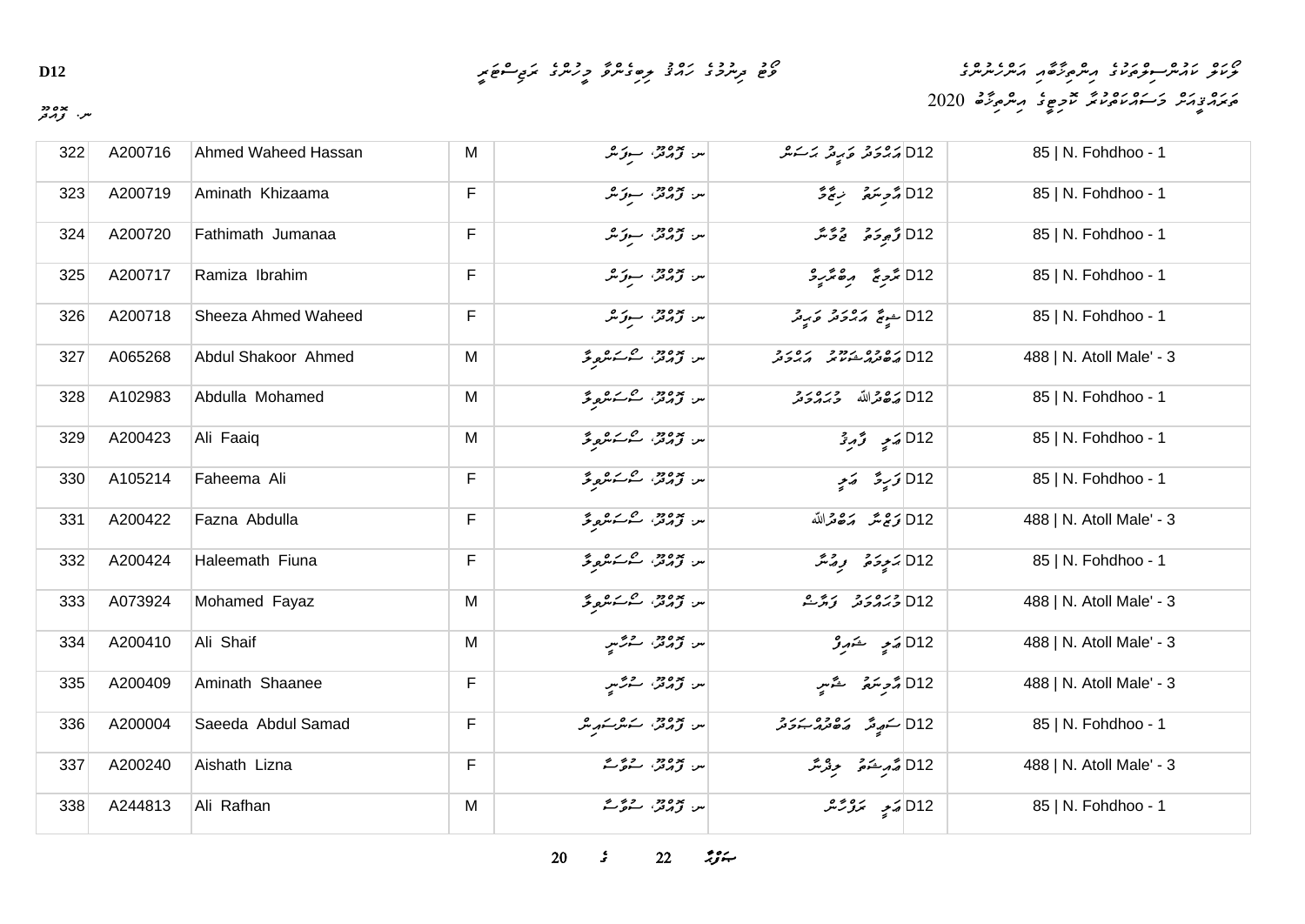*sCw7q7s5w7m< o<n9nOoAw7o< sCq;mAwBoEw7q<m; wBm;vB* م من المرة المرة المرة المرجع المرجع في المركبة 2020<br>مجم*د المريض المربوط المربع المرجع في المراجع المركبة* 

| 339 | A065449 | Dhiyana Ali             | $\mathsf{F}$ | س پره ده په شوک                            | D12 م <sub>ی</sub> رگمنگ کے مج                          | 488   N. Atoll Male' - 3       |
|-----|---------|-------------------------|--------------|--------------------------------------------|---------------------------------------------------------|--------------------------------|
| 340 | A070877 | Fathmath Leena          | F            | س پره دو. په شوک                           | D12 <i>وُجوحَۃ</i> مِہٹر                                | 488   N. Atoll Male' - 3       |
| 341 | A244826 | Haleemath Ranaau        | F            | س پره ده شوگ                               | D12 بَر <i>ُوِدَةْ</i> بَر <i>َسَّةْ</i>                | 488   N. Atoll Male' - 3       |
| 342 | A200239 | Mariyam Lubna           | F            | س پره در حرم شو                            | D12 <i>ويوه وهنگ</i>                                    | 488   N. Atoll Male' - 3       |
| 343 | A200386 | Aishath Fazeela         | $\mathsf F$  | س موه وجود مي ده.<br>س تو مرکز، موجود      | D12 مەم تىزىنىدى كىلىنىدىگە                             | 85   N. Fohdhoo - 1            |
| 344 | A213838 | Ali Nazeem              | M            | س موه ده ده ده ده ده د                     | D12 <i>ڇَ ڇِسَمَپِي</i> ءَ                              | 85   N. Fohdhoo - 1            |
| 345 | A086804 | Fathimath Moosa         | F            | سر پره در ۶۵ و.<br>س تر در تر، می          | D12 تۇم <sub>ۇ</sub> خۇ ئ <sup>ېمىگ</sup>               | 85   N. Fohdhoo - 1            |
| 346 | A200388 | Fathimath Nasha         | $\mathsf F$  | سر بره دو.<br>س تو برتر، مومو ت            | D12 <i>وُّجِ دَمُ</i> سَرَحَہُ                          | 85   N. Fohdhoo - 1            |
| 347 | A076526 | Imran Ali               | M            | س موه ده ده ده ده ده ده ده د               | D12 مەنزىتر كەم <u>ە</u>                                | 85   N. Fohdhoo - 1            |
| 348 | A372823 | Mariyam Nisha           | F            | س موه ده ده ده ده ده ده ده د               | D12 <i>وَ بُرْدَة</i> سِتَّ                             | 556   Hulhumale', Ehenihen - 4 |
| 349 | A034890 | Mohamed Naseem          | M            | س موه وده.<br>س تو مرکز، موجود             | D12 <i>\$ بَرْدْ دَوْ مَرْسِ</i> وْ                     | 488   N. Atoll Male' - 3       |
| 350 | A111705 | Moosa Ajeel             | M            | س پره دو.<br>س تر مرکز، محمود              | D12 صحي هي تربي                                         | 85   N. Fohdhoo - 1            |
| 351 | A200405 | Ali Shameem             | M            | بر و دو دو.<br>س تو پرس تو پر محمد مر      | D12  رَمِ شَرَوِرُ                                      | 488   N. Atoll Male' - 3       |
| 352 | A363938 | Fathuhiyya Abdul Hakeem | F            | یوه دو در دره ده<br>س نومانس تومانو ساد    | D12 زَمْ بِهُمَّ مُصْرَوْبَ بِهِ 3                      | 85   N. Fohdhoo - 1            |
| 353 | A131804 | Ibrahim Wafir           | M            | س بوه دو.<br>س تو پرس تو پر می بر ی        | D12 <sub>م</sub> ەممَّر <sub>ىب</sub> ۇ م <i>ۇرى</i> مە | 85   N. Fohdhoo - 1            |
| 354 | A200401 | Jameela Ali             | F            | بره دو د در دره داد.<br>س قرارتر، توکرد در | D12  ت <sub>َ</sub> حٍوِ تَرَ مِيَ ج                    | 85   N. Fohdhoo - 1            |
| 355 | A200406 | Sameera Abdul Hakeem    | F            | بر و دو.<br>س تو پرس کو پر محمد م          | D12 سَرِيمٌ مَصْرُوْبَرَ رِوْ                           | 488   N. Atoll Male' - 3       |

 $21$  *s*  $22$  *n***<sub>s</sub>**